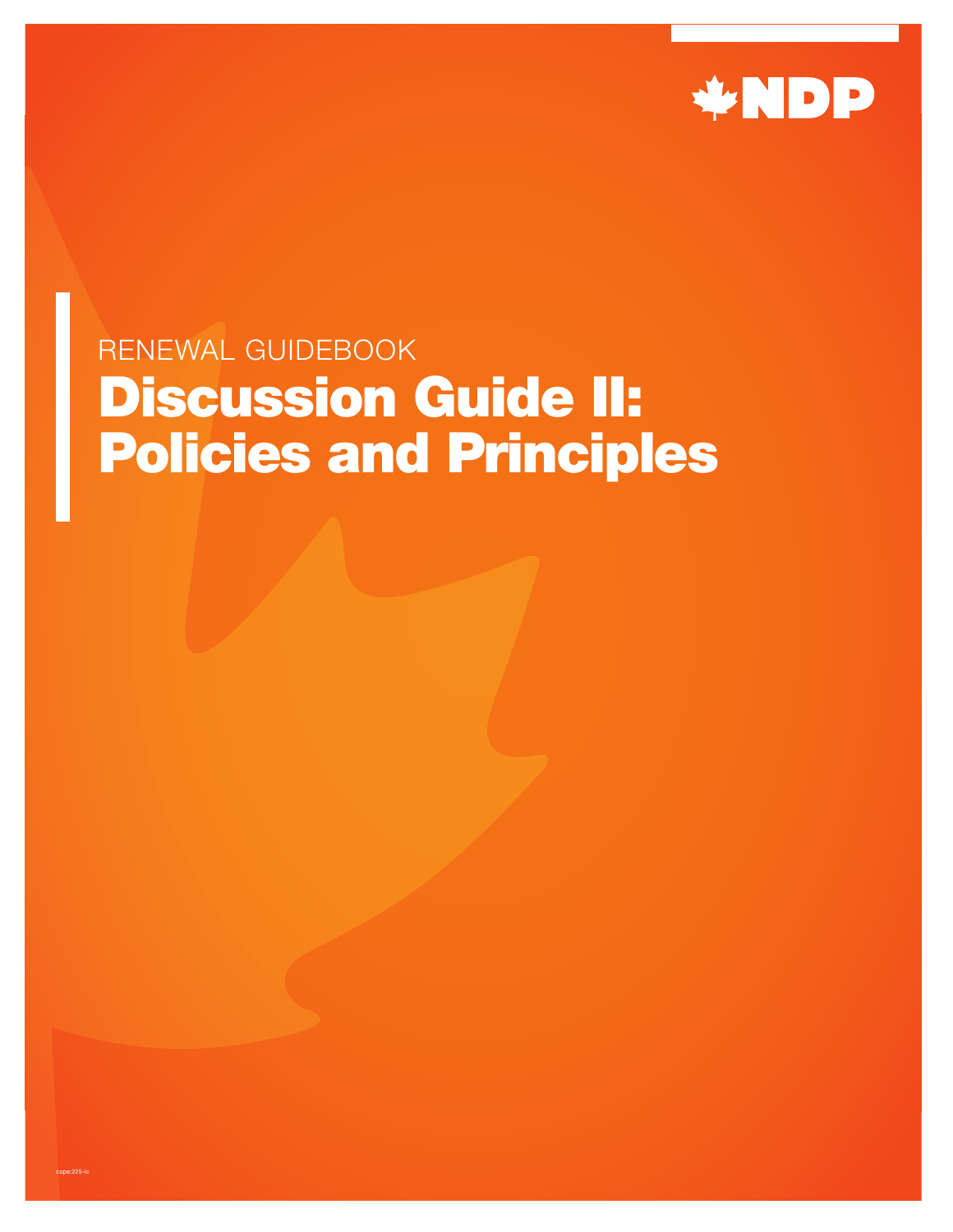# RENEWAL GUIDEBOOK Discussion Guide II: Policies and Principles

Given that the *Leap Manifesto* is a document encompassing many policy areas, it has been broken down into smaller sections and those sections have been organized into specific issue categories. The relevant sections of the NDP's Policy Book and, in some cases, our 2015 Election Platform have also been included as a reference. These sections are followed by suggested questions and launching points for group discussions.

As always, the options for Electoral District Associations are to discuss the *Leap* document in its entirety, in part or not at all, with or without the help of the following set of workbooks. This is an EDA driven process. If your EDA wishes to follow another path for discussions, that is also encouraged. Our staff will consider all feedback collected by September 30<sup>th</sup>, 2016.

Given the complex nature of this document, our hope is that EDAs will provide our team with fulsome responses for consideration. In turn, these responses will be taken as recommendations to guide us forward.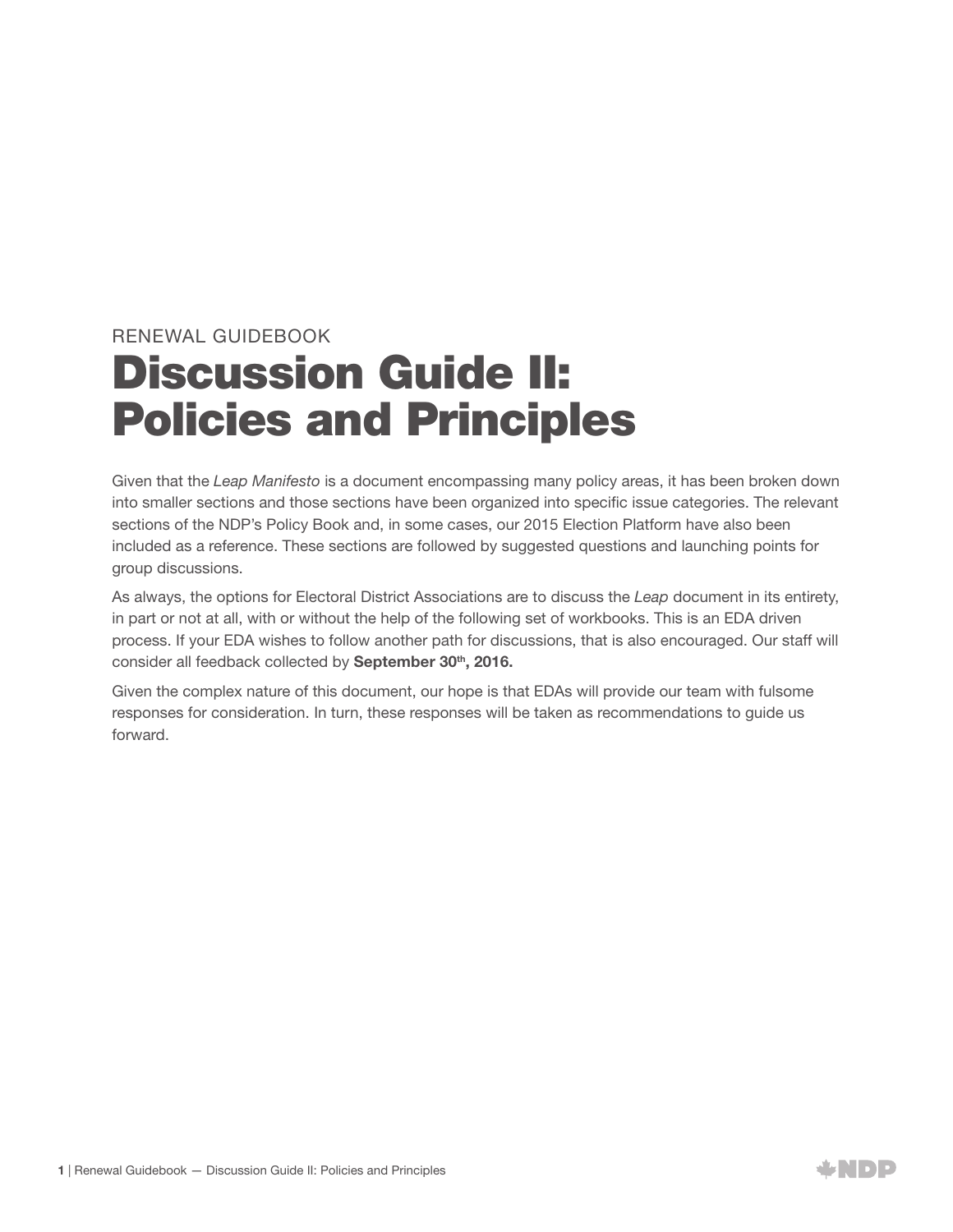# Goals

For the purposes of this guide, several examples of existing policies were highlighted in the comparative guide for quick reference. Are there any existing policies that were missing that your EDA feels should be considered in this discussion?

What are the goals of your EDA's discussion of policies and principles?

Is your EDA's goal to engage in a discussion with members of the NDP or community members at large? How will you consider those views? Will you make a distinction? If so, how?

How will your EDA submit feedback? Do you intend to seek a motion to provide a mandate to the EDA or were the opinions too broad to seek a consensus?

# Strategies and Tactics

What strategies and tactics will you use to ensure that a thoughtful and respectful conversation is held about these issues?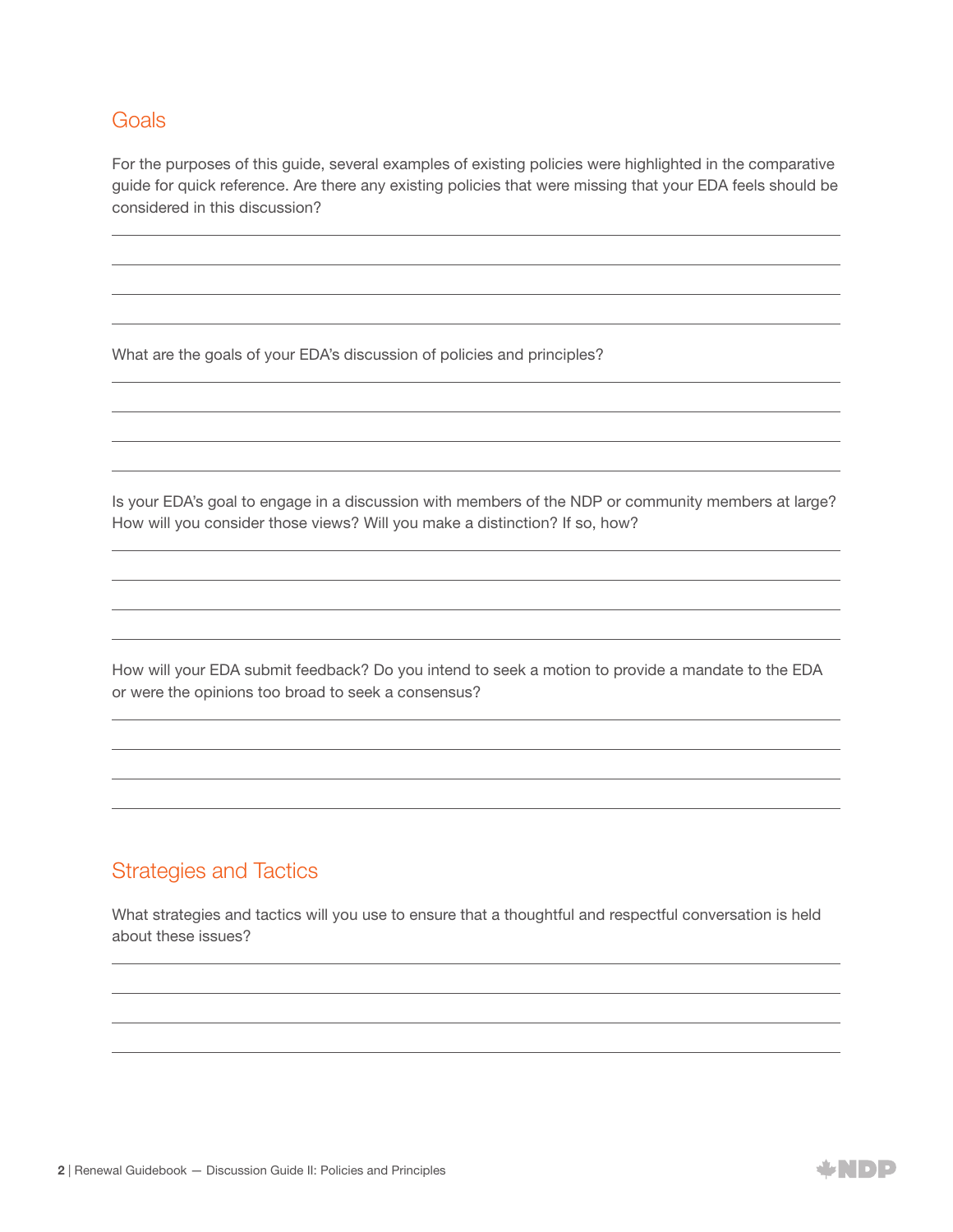What vehicle will you use to have these conversations? Will the conversations be held at executive meetings, annual general meetings or town halls?

# **Outcomes**

Did your EDA develop specific recommendations on the proposals in the *Leap* document?

What specific NDP policies would you recommend be amended (if any) at a future policy convention?

What NDP policies are missing (if any) from the NDP Policy Book that may relate to this conversation?

How could we better communicate our commitments to these core values to members and potential supporters?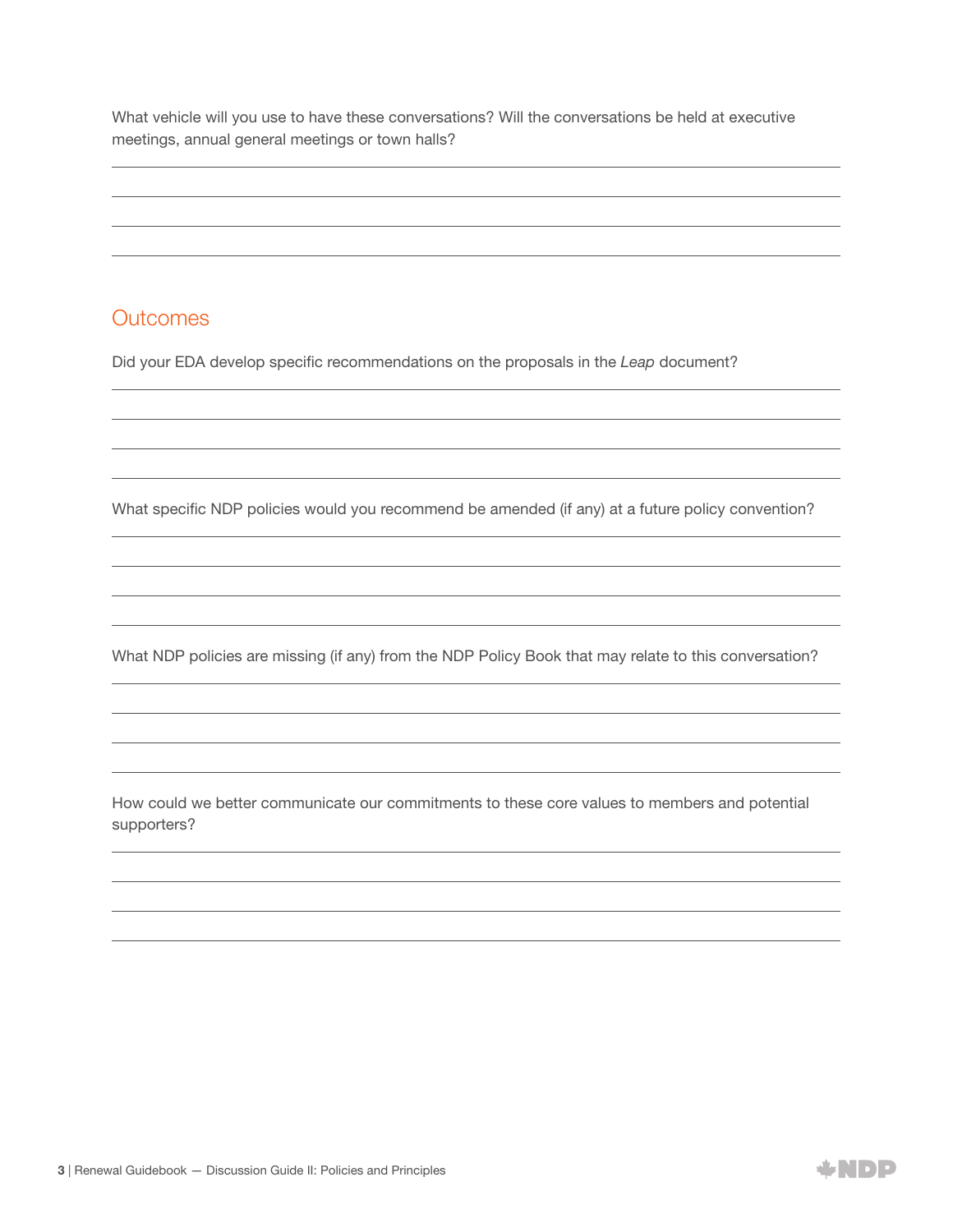# COMPARATIVE GUIDE Policies and Principles

# Indigenous Peoples and Protecting the Earth

# Relevant NDP Policy

### 5.7 First Nations, Inuit and Métis peoples

- a. Building a new relationship on a nation-to-nation basis with First Nations, Inuit and Métis peoples that will enhance social justice, strengthen the economy and reconcile the rights and interests of Aboriginal peoples with those of all Canadians.
- b. Implementing the recommendations of the Royal Commission on Aboriginal Peoples, the United Nations Declaration on the Rights of Indigenous Peoples and Jordan's Principle.
- c. The inherent right to self-government and rights established in Treaties.
- d. Working with First Nations, Inuit and Métis peoples to implement self-government.
- e. Establishing new procedures for land claims that respect Aboriginal title and that are independent, efficient, just and equitable.
- f. Protecting and promoting the diverse languages and cultures of First Nations, Inuit and Métis peoples.
- g. Ensuring equitable participation of First Nations, Métis, and Inuit peoples and governments in Canada's stewardship of the environment and resources, and on appropriate boards, commissions and international delegations.

### 2.1 Protecting nature and our ecosystems

- a. Protecting the environment as a common good by creating a legal framework to ensure that people have the right to live in a healthy environment with access to natural spaces.
- b. Protecting and restoring ecosystems as central to all social and economic planning.
- c. Reducing and eliminating highly toxic substances, especially those threatening life and habitat.
- d. Protecting our supplies of fresh water by excluding it from all international trade agreements, privatization and deregulation.
- e. Strengthening laws to protect biodiversity and threatened species.
- f. Protecting and developing our national parks and designating new parks.
- g. Canada's commitment to protect at least 10% of coastal and marine areas by 2020 as committed to under the UN Convention on Biological Diversity.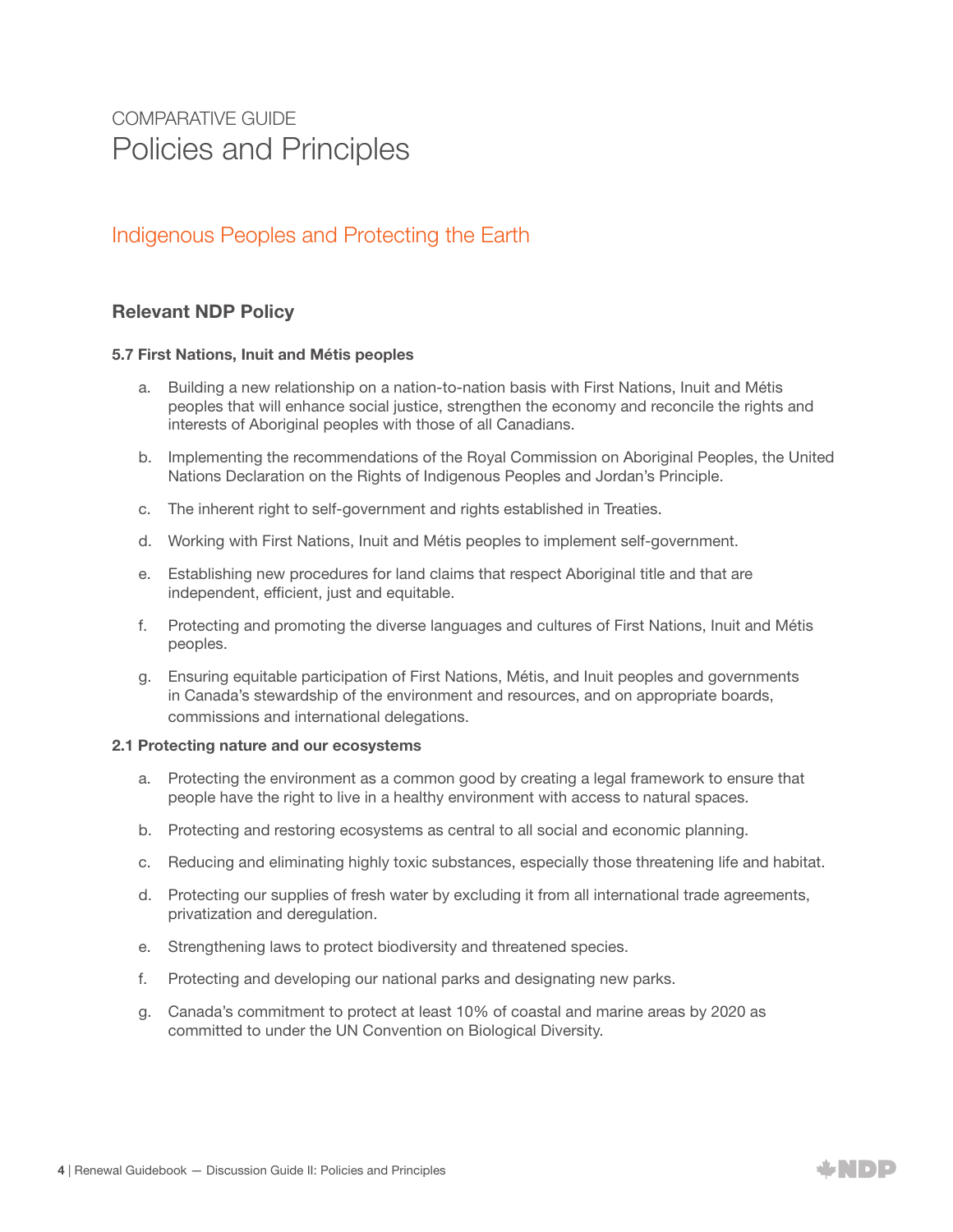# *Leap* Document Proposal

"This *leap* must begin by respecting the inherent rights and title of the original caretakers of this land. Indigenous communities have been at the forefront of protecting rivers, coasts, forests and lands from out-of-control industrial activity. We can bolster this role, and reset our relationship, by fully implementing the United Nations Declaration on the Rights of Indigenous Peoples."

# Platform 2015

Create a cabinet-level committee chaired by Prime Minister Tom Mulcair to ensure that all government decisions respect treaty rights, inherent rights and Canada's international obligations.

Implement the principles of the United Nations Declaration on the Rights of Indigenous Peoples.

Provide skills training by working with Indigenous partners to renew and improve the Aboriginal Skills and Employment Training Strategy and ensure its long-term sustainability.

# For this policy section on Indigenous People

Where do the existing policies in the *Policy Book* and *Leap* differ?

Where are there similarities?

Do you feel that the current NDP Policy sufficiently captures the spirit of your local discussions in this section?

If not, what specific policies would you recommend be amended (if any) at a future policy convention?

What other perspectives do you think need to be considered in your discussion?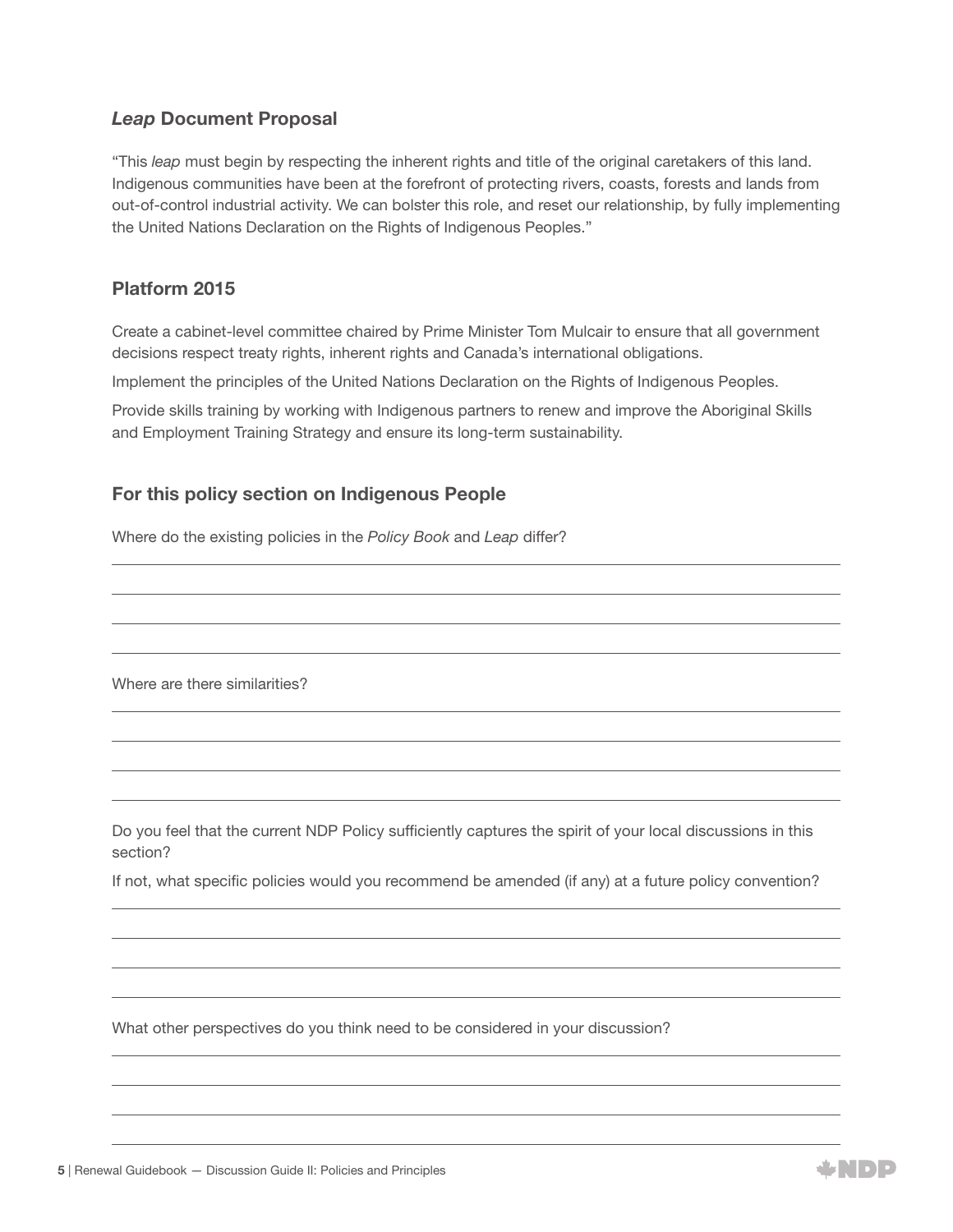# Fossil Fuel Infrastructure

# Relevant NDP Policy

### Section 2: Building a Clean and Sustainable Canada preamble:

Reshaping energy policy for the 21st century means moving away from fossil-fuel dependence toward a green energy future by investing in solar, wind, wave, and geothermal sources, working with provinces and territories to share clean energy; and ensuring energy conservation in transportation and building methods.

A New Democrat government will make Canada an environmental leader on the world stage by honouring treaty obligations, incorporating strong environmental standards in trade agreements and ensuring Canadian companies operating abroad will be held to standards and practices that reduce their footprint and leave local ecosystems in good health.

#### 2.1 Protecting nature and our ecosystems

- a. Protecting the environment as a common good by creating a legal framework to ensure that people have the right to live in a healthy environment with access to natural spaces.
- b. Protecting and restoring ecosystems as central to all social and economic planning.
- c. Reducing and eliminating highly toxic substances, especially those threatening life and habitat.
- e. Strengthening laws to protect biodiversity and threatened species.

#### 2.4 Energy

d. Rescinding tax breaks and subsidies for fossil fuel industries, while protecting workers, communities, and the surrounding environment.

#### 2.6 Towards a green and sustainable economy

a. Reviewing all economic decisions to assess their environmental impact.

#### 2.7 Showing green leadership to the world

- a. Taking leadership internationally to prevent environmental damage to the planet and implement environmentally sustainable practices worldwide.
- b. Adhering to international agreements to reverse climate change, including those with binding regulations.
- c. Demanding environmental standards in all trade agreements to which Canada is a signatory.

# *Leap* Document Proposal

"There is no longer an excuse for building new infrastructure projects that lock us into increased extraction decades into the future. The new iron law of energy development must be: if you wouldn't want it in your backyard, then it doesn't belong in anyone's backyard. That applies equally to oil and gas pipelines; fracking in New Brunswick, Quebec and British Columbia; increased tanker traffic off our coasts; and to Canadian-owned mining projects the world over."

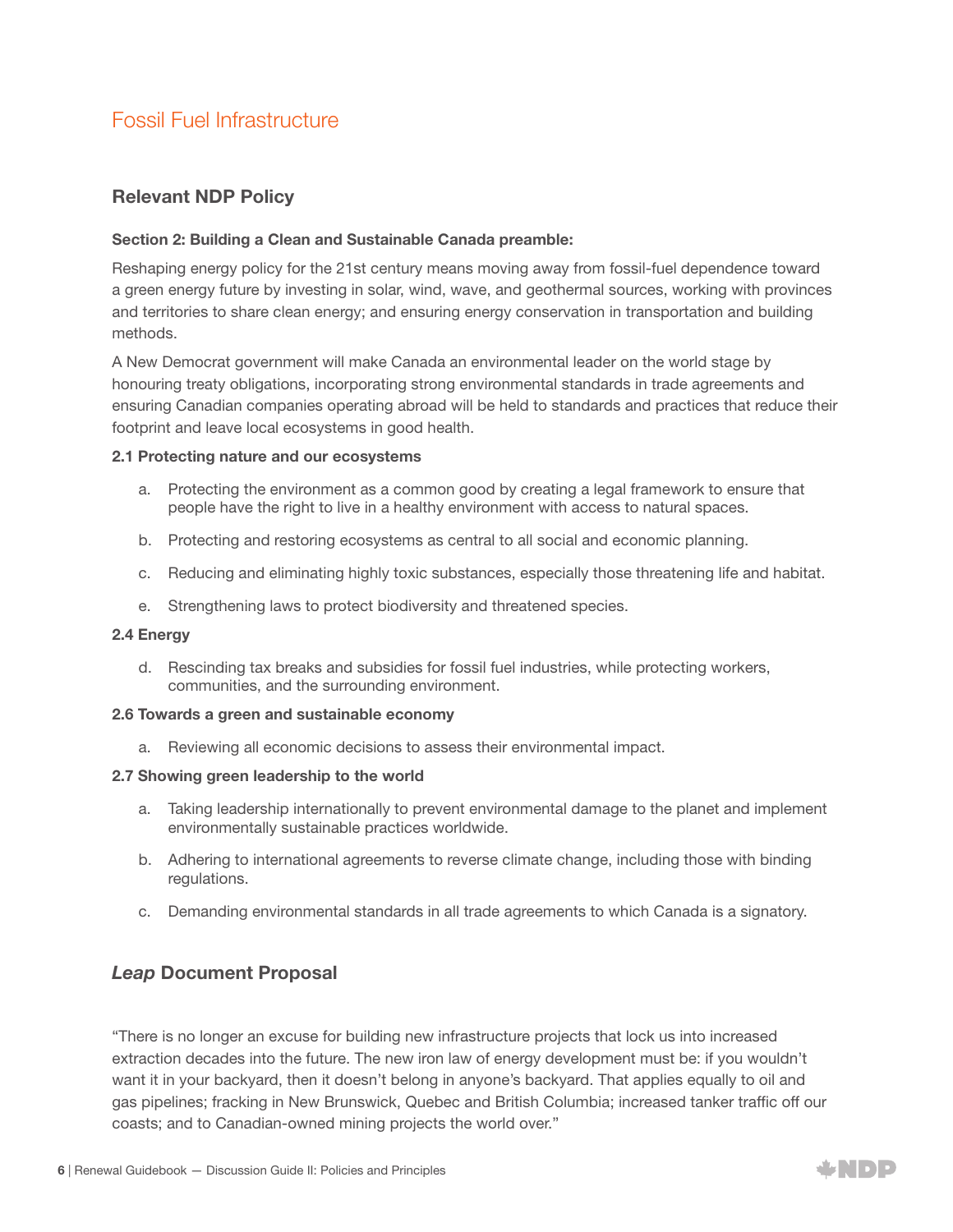# Platform 2015

The NDP will also protect our natural environment for future generations and reverse Stephen Harper's damaging changes to environmental protection laws by:

- Affirming government's strong role in environmental protection and assessment.
- Ensuring and supporting public participation in decision-making.
- Incorporating consideration of cumulative effects, regional assessments and greenhouse gas impacts for all major projects.
- Ensuring that the Crown's duty to consult Indigenous peoples in the environmental assessment process is upheld, and that Indigenous peoples' meaningful participation is facilitated.
- Restoring protection to Canada's lakes and rivers by reversing changes made to the *Navigable Waters Protection Act* in Budgets 2010 and 2012.
- Restoring habitat protection to the *Fisheries Act*.
- Meeting Canada's G-20 commitment to cut subsidies to non-renewable energy and end the federal bias towards non-renewable energy production.

# For this policy section

Where do the existing policies of the *Policy Book* and *Leap* differ?

Where are there similarities?

What specific policies would you recommend be amended (if any) at a future policy convention?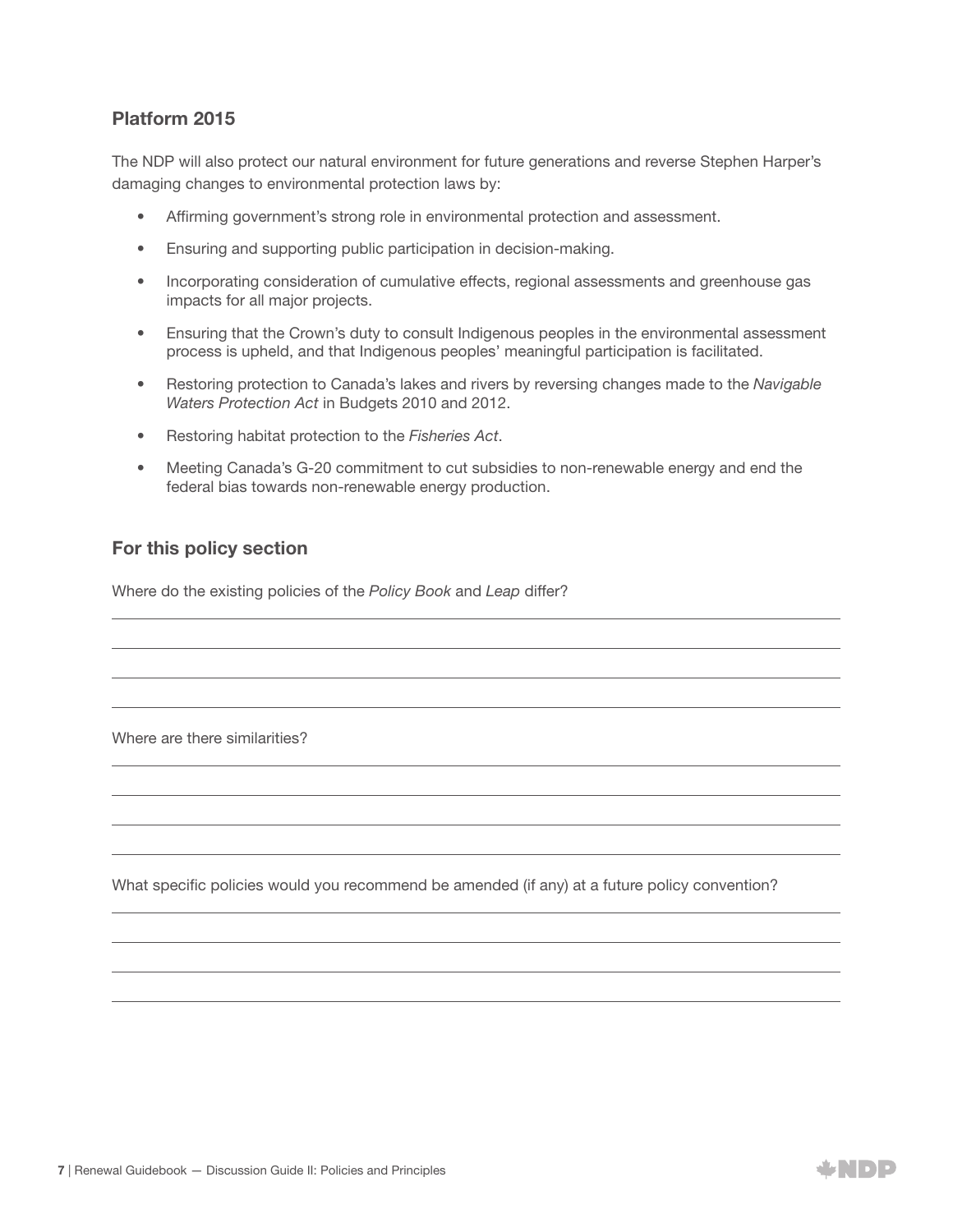Do you feel that the current NDP policy captures the spirit of your local discussions in this section? If not, what specific policies would you recommend be amended (if any) at a future policy convention?

What other perspectives do you think need to be considered in this discussion?

# Energy Efficiency and Housing

# Relevant NDP Policy

### Section 2 Building a Clean and Sustainable Canada pre-amble:

New Democrats reject the claim of a fundamental contradiction between environmental health and economic growth. Developing green energy industries is an opportunity for a dynamic new era of job creation, building a competitive advantage for Canada in environmental technologies and practices, which in turn help foster innovations in manufacturing.

### 1.1 Industrial policy: supporting strategic sectors

- a. Investing in job creation by developing a green economy with appropriate support for transition programs and for research and development.
- i. Investing in fair transition programs in key sectors where layoffs occur

### 2.4 Energy

- f. Developing strong standards and incentives for energy conservation and creating public awareness about its importance.
- g. Working with all levels of government to achieve large-scale energy efficiency, especially through major retrofit programs.
- i. Managing transitional costs and re-engineering of energy-dependent industries to help them adapt to a low carbon world.

### 2.6 Towards a green and sustainable economy

- a. Reviewing all economic decisions to assess their environmental impact.
- b. Establishing a major research and development fund for green technologies.
- c. Including environment sustainability in corporate social responsibility codes.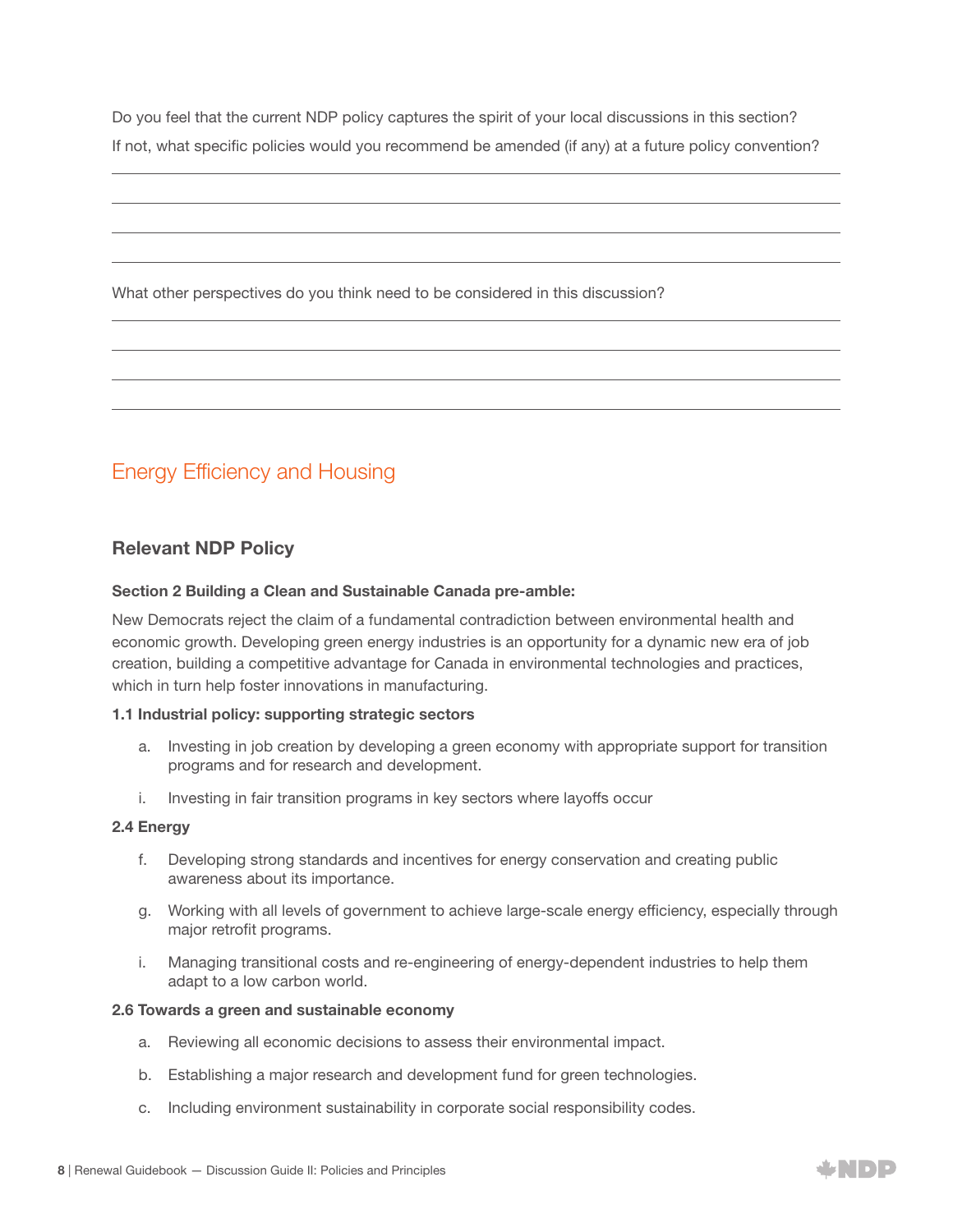- d. Consulting with communities on the development of local sustainability initiatives.
- e. Investing in the development of "green cars".
- f. Directing infrastructure stimulus spending in a strategic way to focus on public transit, retrofitting buildings to make them more energy efficient and following urban design to make our communities more energy efficient.

### 3.5 Housing

- a. Supporting social and cooperative housing, in cooperation with all levels of government.
- c. Assisting low-income households to improve household energy efficiency.
- e. Implementing a national strategy to ensure secure, adequate, accessible and affordable housing for Canadians in partnership with provinces, municipalities, Aboriginal communities, non-profit and private sector housing providers and civil society organizations, including those that represent groups in need of adequate housing.

### *Leap* Document Proposal

"A *leap* to a non-polluting economy creates countless openings for similar multiple "wins." We want a universal program to build energy efficient homes, and retrofit existing housing, ensuring that the lowest income communities and neighbourhoods will benefit first and receive job training and opportunities that reduce poverty over the long term."

### Platform 2015

### Building Affordable and Efficient Housing

The volatility of energy markets and oil prices have affected all Canadians – from the pumps, to their jobs, to the cost of heating their homes. Families should never have to make the choice between paying the rent and buying groceries.

The NDP recognizes that access to affordable housing – and the ability to afford to heat and maintain your home – is essential for all Canadians. Our plan will invest in green and affordable housing by:

- Introducing a green home energy program to help retrofit at least 50,000 homes and apartment buildings. Through an initial investment of \$200 million over four years, this initiative will help make homes and apartment buildings more efficient, which will lower energy bills, create thousands of jobs and reduce greenhouse gas emissions.
- Restoring and reinvesting in affordable housing programs abandoned by Liberal and Conservative governments. ¬ Bringing in legislation to protect the improvements in affordable housing that will ensure safe, adequate, accessible and affordable housing for Canadians – safe from future Liberal and Conservative governments. A National Housing Strategy will include the restoration of federal government investments dedicated to social housing and co-ops, reinvestment of funding from expiring agreements back into operating agreements, repairs and the construction of new units, and a boost in funding for homelessness initiatives. This legislation will also mandate that the redevelopment of federal lands include affordable housing and housing cooperatives.

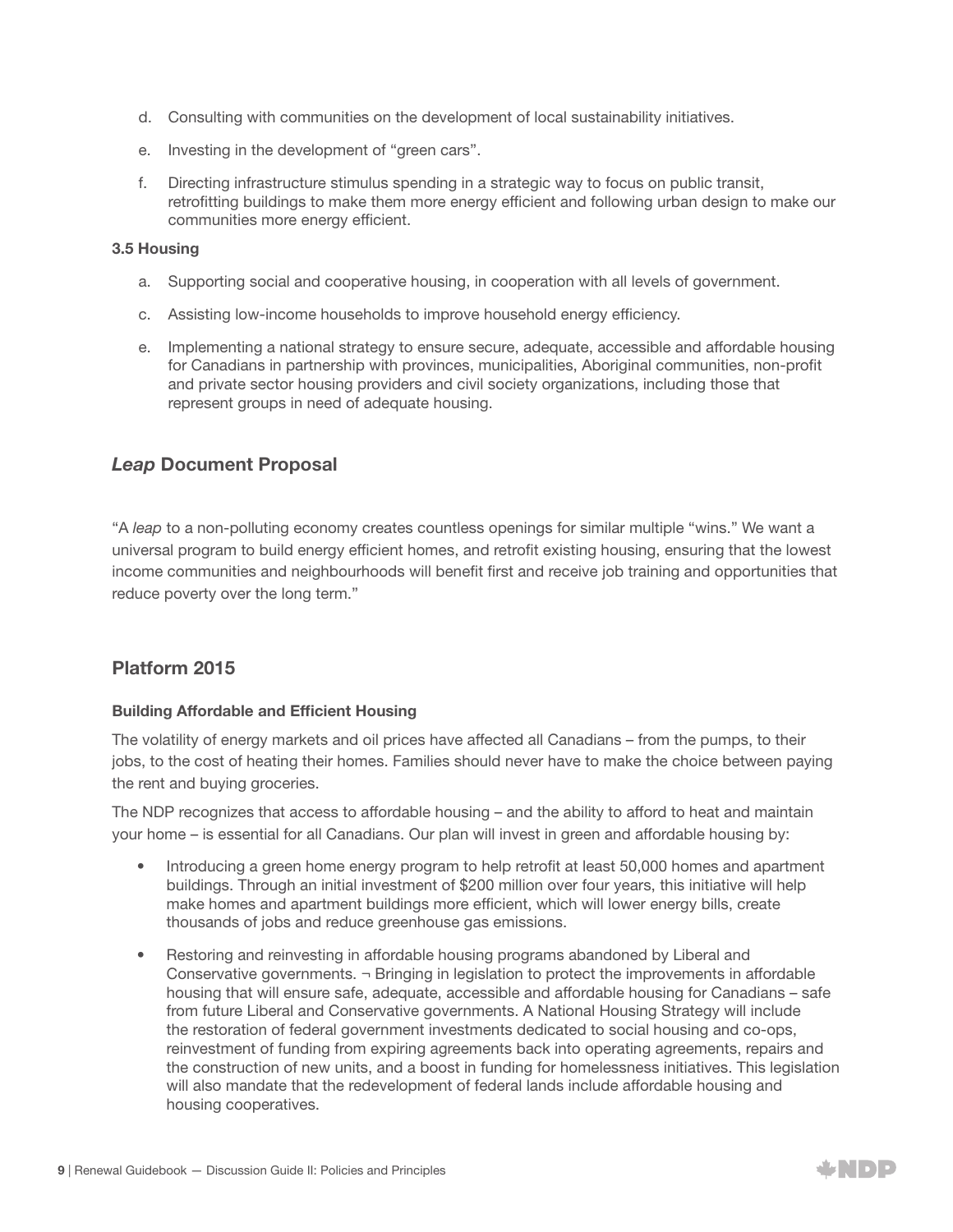• Providing incentives to build 10,000 new affordable and market rental housing units.  $\neg$  The federal government eliminated its role in social and affordable housing under the Paul Martin Liberal cuts of the 1990s, creating the affordable housing crisis we are experiencing today. We will mandate the Canada Mortgage and Housing Corporation to provide grants and loans to construct at least 10,000 affordable and market rental units with any revenues to be reinvested back into rental housing supports. This is a concrete step towards solving the crisis.

# For this policy section

Where do the existing policies of the *Policy Book* and *Leap* differ?

Where are there similarities?

What specific policies would you recommend be amended (if any) at a future policy convention?

Do you feel that the current NDP Policy captures the spirit of your local discussions in this section? If not, what specific policies would you recommend be amended (if any) at a future policy convention?

What other perspectives do you think need to be considered in this discussion?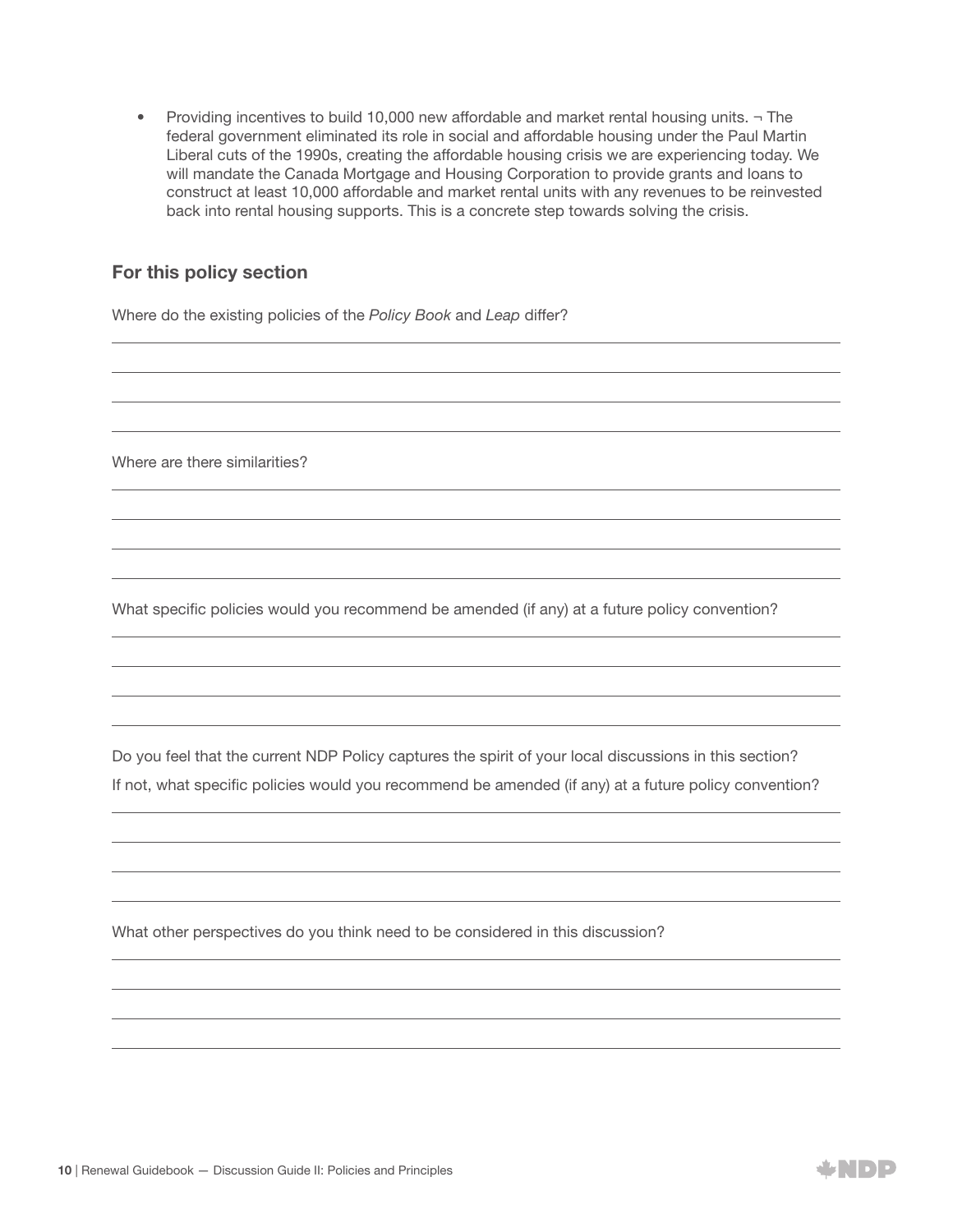# **Energy**

# Relevant NDP Policy

### Section 1 Innovating and Prospering in a New Energy Economy pre-amble:

Expanding economic freedom and opportunity is achieved, not through large corporations concentrating power and capital, but through thriving small businesses, local community development, and cooperative enterprises, reinforcing strong sectors in our natural resource sectors as well as manufacturing.

### 1.1

### Industrial policy: Supporting strategic sectors

o. Facilitating worker participation within companies to develop more democratic, transparent, and efficient workplaces.

### 1.2

### Resource industries and natural resources

a. Supporting community development initiatives in the ownership, production, and control of primary industries.

### 6.5 Rights of aboriginal peoples

- c. Promoting the economic development of First Nations, Inuit and Métis communities by supporting traditional economies, social and physical infrastructures, and increased training.
- e. Fostering economic opportunity and lasting prosperity for First Nations, Inuit and Métis peoples in Canada by advocating for shared resource management decision making, resource revenue sharing and increased access to capital for Aboriginal business development.

# *Leap* Document Proposal

"The time for energy democracy has come: we believe not just in changes to our energy sources, but that wherever possible communities should collectively control these new energy systems.

As an alternative to the profit-gouging of private companies and the remote bureaucracy of some centralized state ones, we can create innovative ownership structures: democratically run, paying living wages and keeping much-needed revenue in communities. And Indigenous Peoples should be first to receive public support for their own clean energy projects. So should communities currently dealing with heavy health impacts of polluting industrial activity.

Power generated this way will not merely light our homes but redistribute wealth, deepen our democracy, strengthen our economy and start to heal the wounds that date back to this country's founding."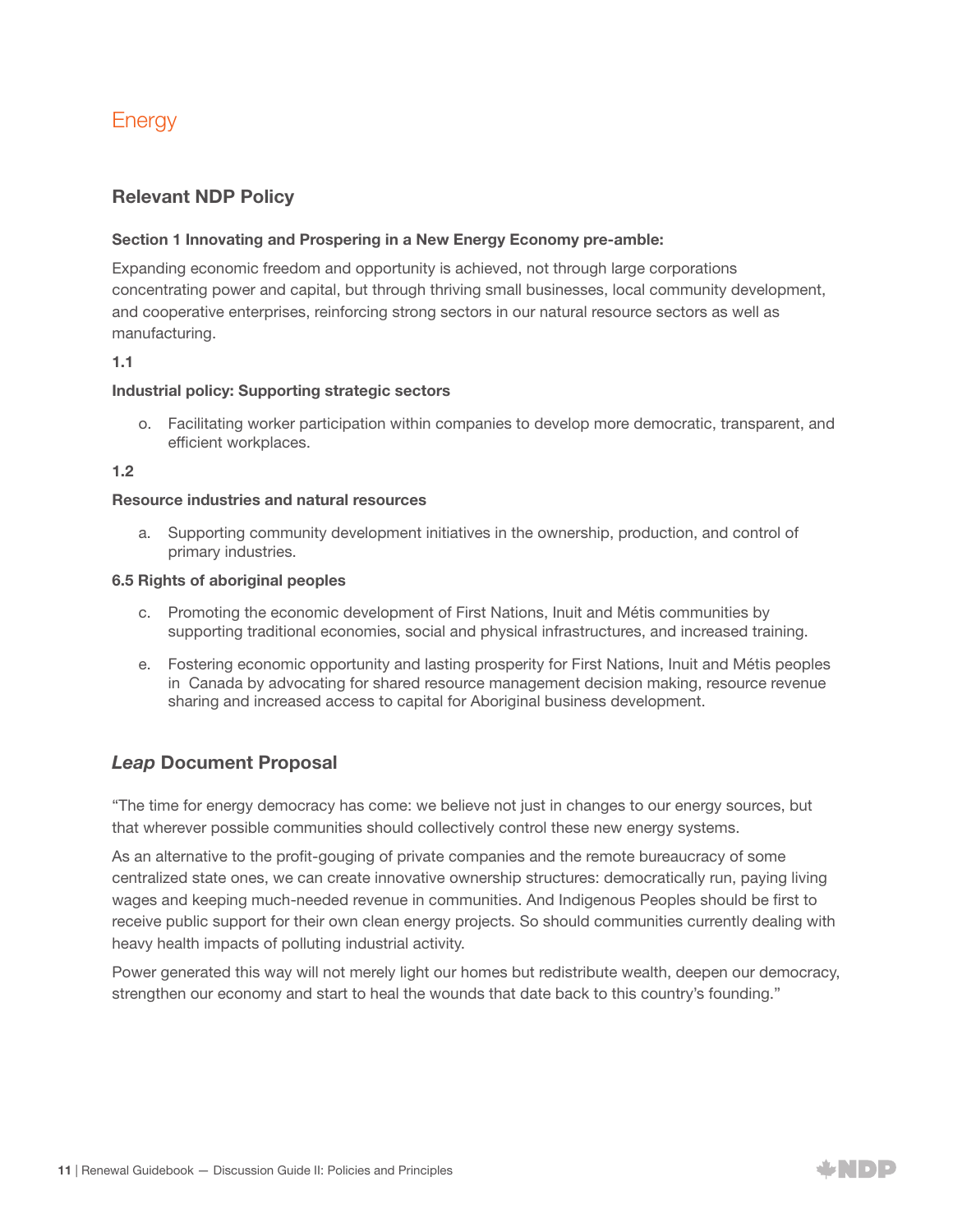# Platform 2015

- Improving energy security, affordability and reducing pollution by investing \$100 million in renewable energy development in northern and remote communities.
- Introducing a green home energy program to help retrofit at least 50,000 homes and apartment buildings.
- Supporting local sustainable development leaders by investing \$150 million in our communities through the Green Municipal Fund.
- Making the federal government a leader in electric transportation and energy efficiency.
- Introduce Green Bonds so that Canadians can invest in a cleaner economy.
- Meeting Canada's G-20 commitment to cut subsidies to non-renewable energy and end the federal bias towards non-renewable energy production.

# For this policy section

Where do the existing policies of the *Policy Book* and *Leap* differ?

Where are there similarities?

What specific policies would you recommend be amended (if any) at a future policy convention?

Do you feel that the current NDP Policy captures the spirit of your local discussions in this section? If not, what specific policies would you recommend be amended (if any) at a future policy convention?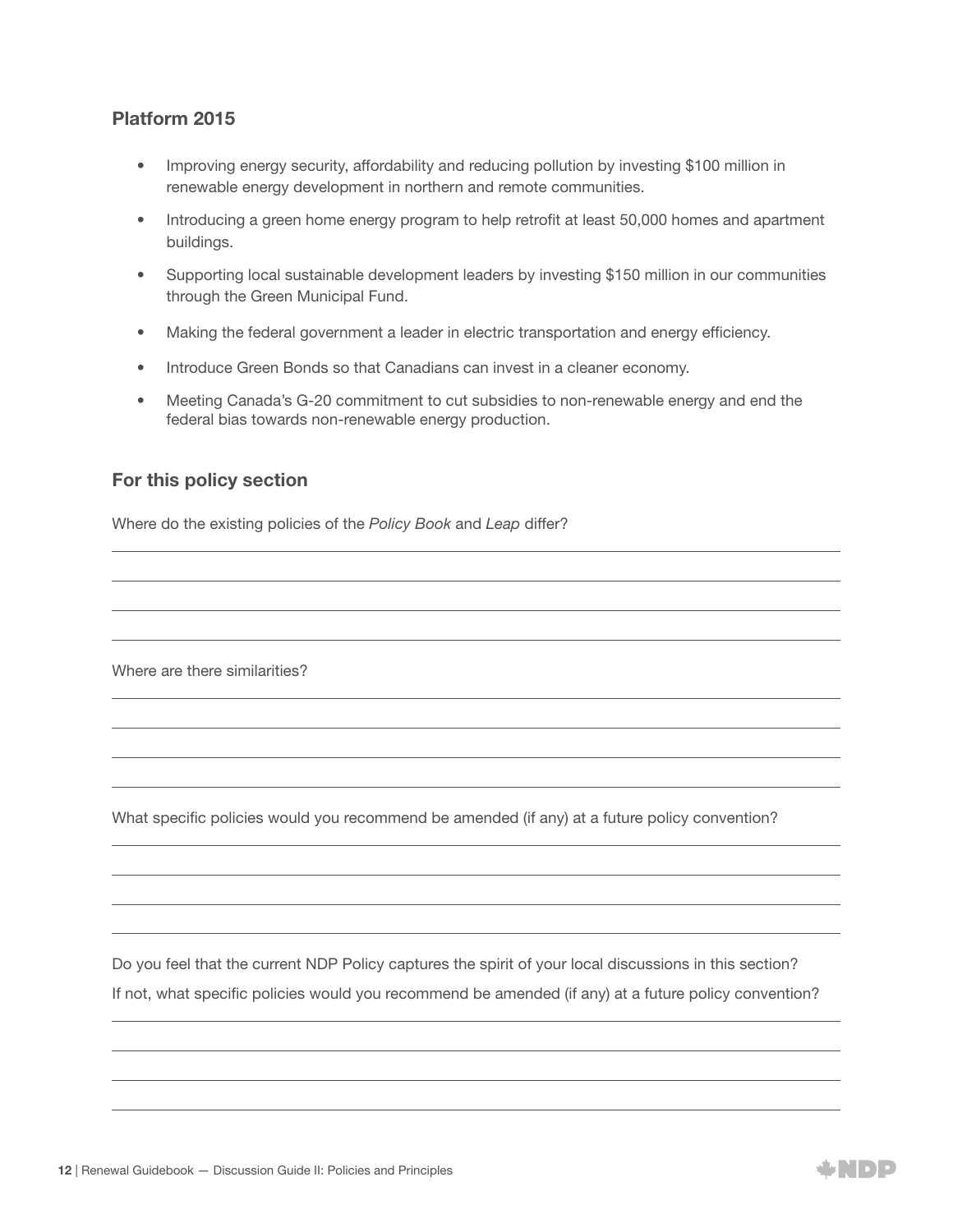What other perspectives do you think need to be considered in this discussion?

# Transition Training

# Relevant NDP Policy

### 1.1 Industrial policy: supporting strategic sectors

- a. Investing in job creation by developing a green economy with appropriate support for transition programs and for research and development.
- f. Targeting tax credits towards research and development and skills training to promote productivity, sustainability and innovation in Canadian industry.
- i. Investing in fair transition programs in key sectors where layoffs occur

### 2.4 Energy

- i. Managing transitional costs and re-engineering of energy-dependent industries to help them adapt to a low carbon world.
- j. Providing substantive support to workers in the transition to a cleaner energy economy.

# *Leap* Document Proposal

"We want training and other resources for workers in carbon-intensive jobs, ensuring they are fully able to take part in the clean energy economy. This transition should involve the democratic participation of workers themselves."

# For this policy section

Where do the existing policies of the *Policy Book* and *Leap* differ?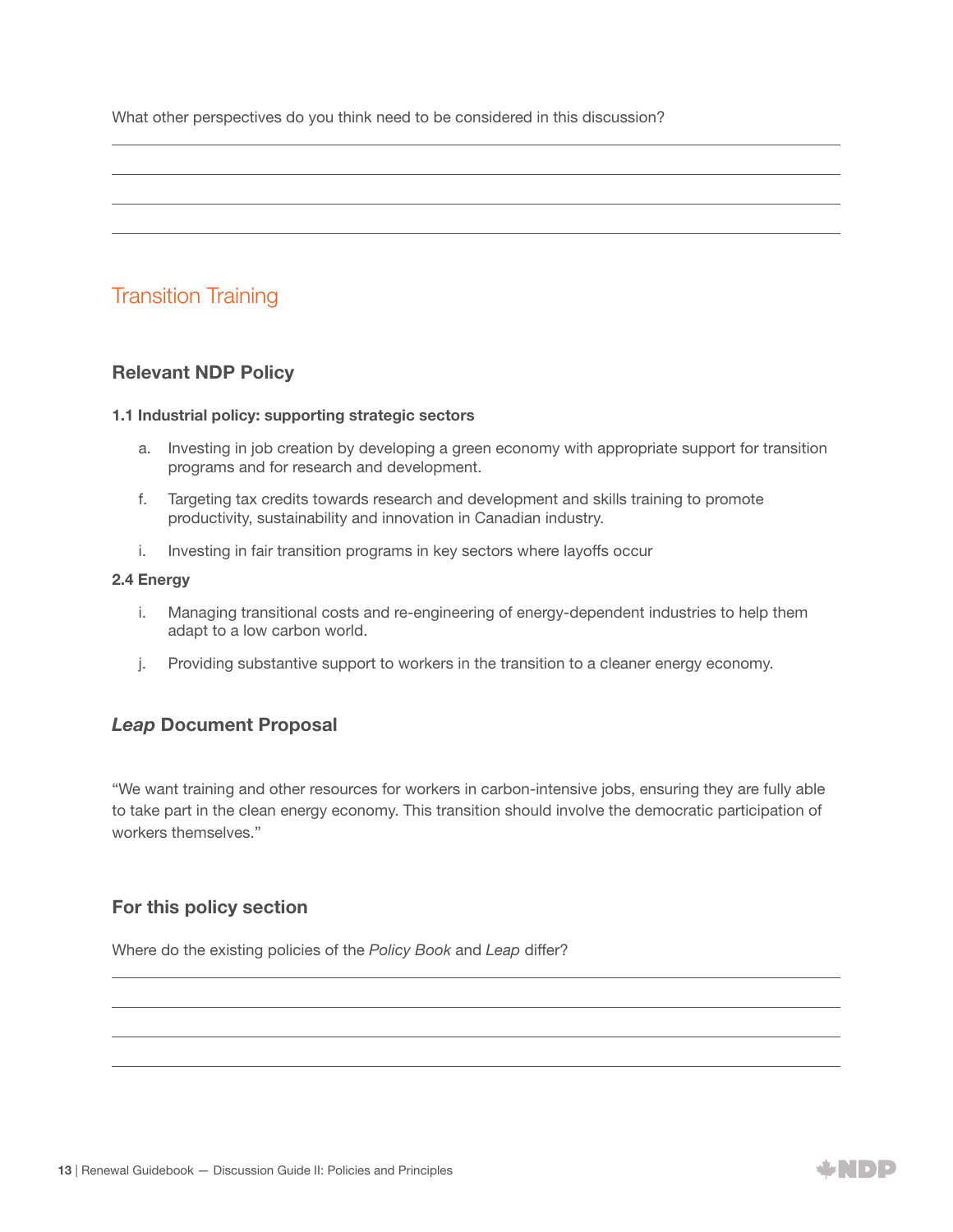Where are there similarities?

What specific policies would you recommend be amended (if any) at a future policy convention?

Do you feel that the current NDP Policy captures the spirit of your local discussions in this section? If not, what specific policies would you recommend be amended (if any) at a future policy convention?

What other perspectives do you think need to be considered in this discussion?

# Trains and Infrastructure

### Relevant NDP Policy

#### 1.3 Physical infrastructure and transportation

New Democrats believe in:

- a. Tackling the infrastructure deficit through a Canada-wide funding program that includes the enhancement of the Gas Tax Fund transfers to municipalities.
- b. Improving rail travel for both passengers and goods, and developing proposals for high-speed systems.
- c. Regulating airlines to ensure majority Canadian control of the industry.
- d. Establishing reserve funds to improve ports and airport facilities.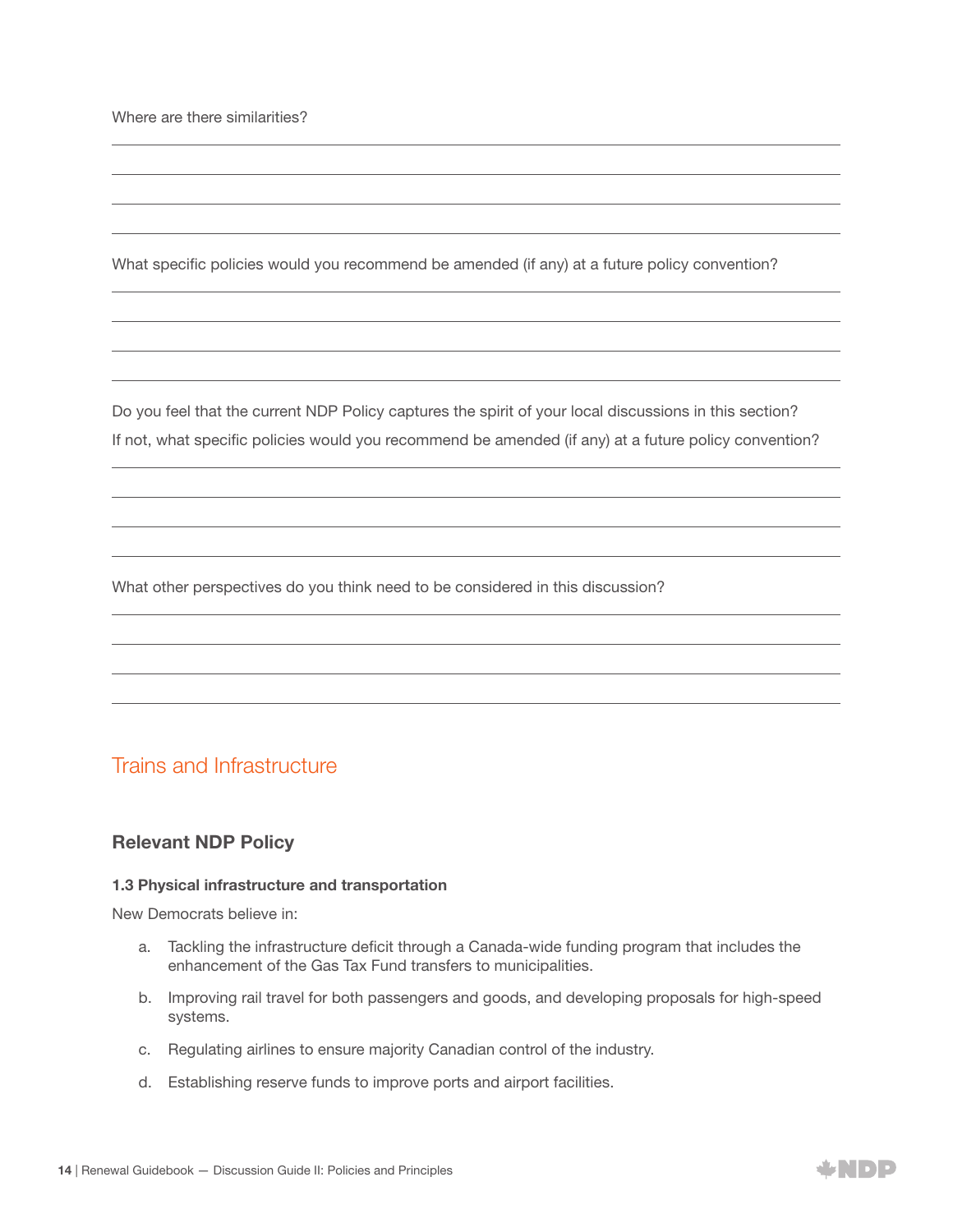- e. Investing in public transport to improve our quality of life and help sustain the environment.
- f. Strengthening VIA Rail with its own legislation guaranteeing it ongoing capital and operating funding.

### 2.6 Towards a green and sustainable economy

New Democrats believe in:

- a. Reviewing all economic decisions to assess their environmental impact.
- b. Establishing a major research and development fund for green technologies.
- c. Including environment sustainability in corporate social responsibility codes.
- d. Consulting with communities on the development of local sustainability initiatives.
- e. Investing in the development of "green cars".
- f. Directing infrastructure stimulus spending in a strategic way to focus on public transit, retrofitting buildings to make them more energy efficient and following urban design to make our communities more energy efficient.

# *Leap* Document Proposal

"High-speed rail powered by renewables and affordable public transit can unite every community in this country – in place of more cars, pipelines and exploding trains that endanger and divide us.

And since we know this *leap* is beginning late, we need to invest in our decaying public infrastructure so that it can withstand increasingly frequent extreme weather events."

# Platform 2015

- Providing support for improved passenger rail infrastructure and restoring funds cut from regional rail services across Canada.
- Making the federal government a leader in electric transportation and energy efficiency.
- Strengthen disaster relief financial assistance arrangements with provinces, and invest \$9 million annually to develop emergency plans and provide equipment and training for first responders.

# For this policy section

Where do the existing policies of the *Policy Book* and *Leap* differ?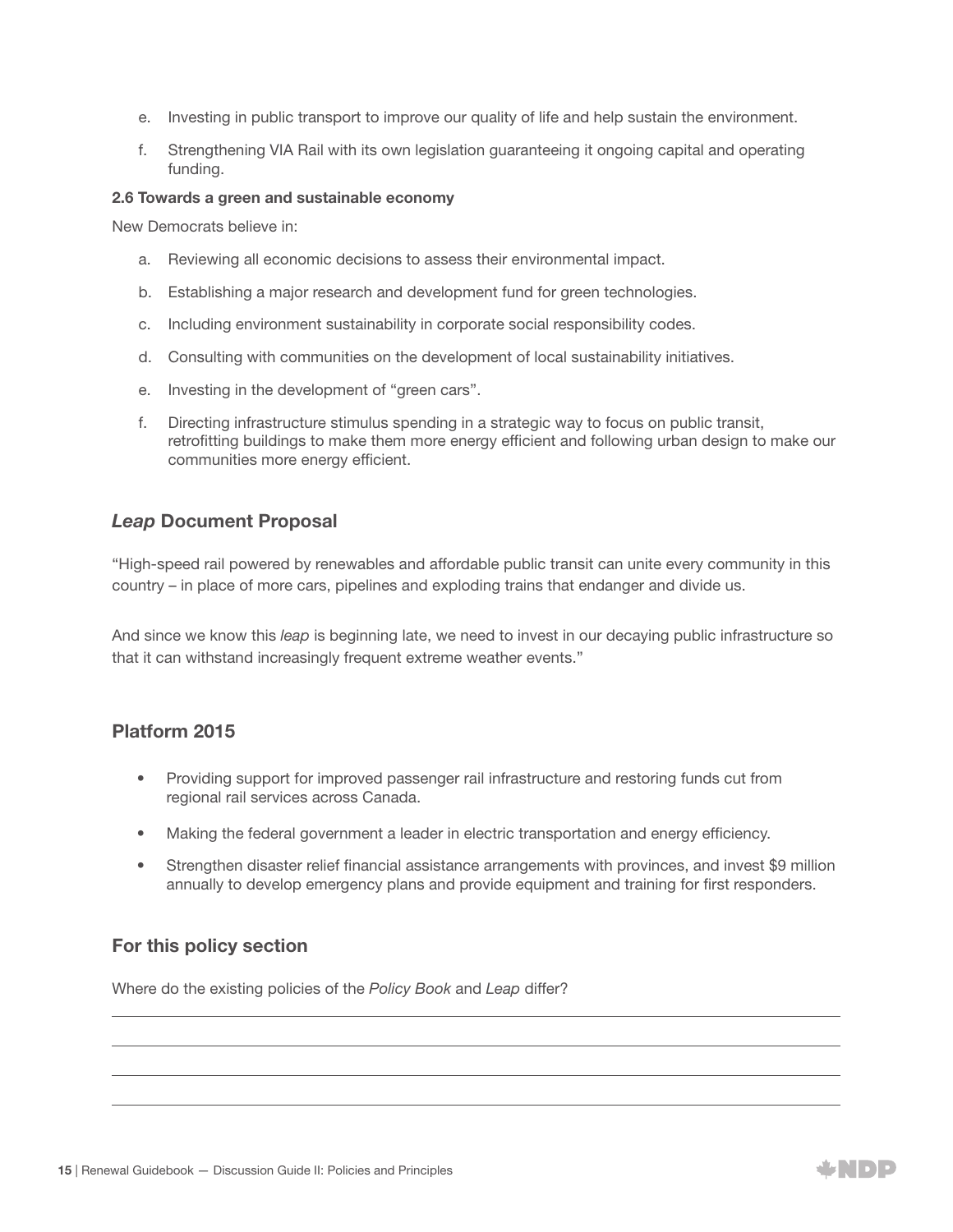Where are there similarities?

What specific policies would you recommend be amended (if any) at a future policy convention?

Do you feel that the current NDP Policy captures the spirit of your local discussions in this section? If not, what specific policies would you recommend be amended (if any) at a future policy convention?

What other perspectives do you think need to be considered in this discussion?

# **Agriculture**

### Relevant NDP Policy

### 2.5 Food security and food sovereignty

- a. A comprehensive policy on food security and food sovereignty, in accordance with the following principles:
	- Food is a fundamental human right, not a commodity like any other.
	- All Canadians should have access to adequate amounts of high-quality, healthy food.
	- Farmers should be empowered to earn a decent living producing quality food for Canadians.
	- A stable and sustainable agriculture sector is essential to Canada's national sovereignty.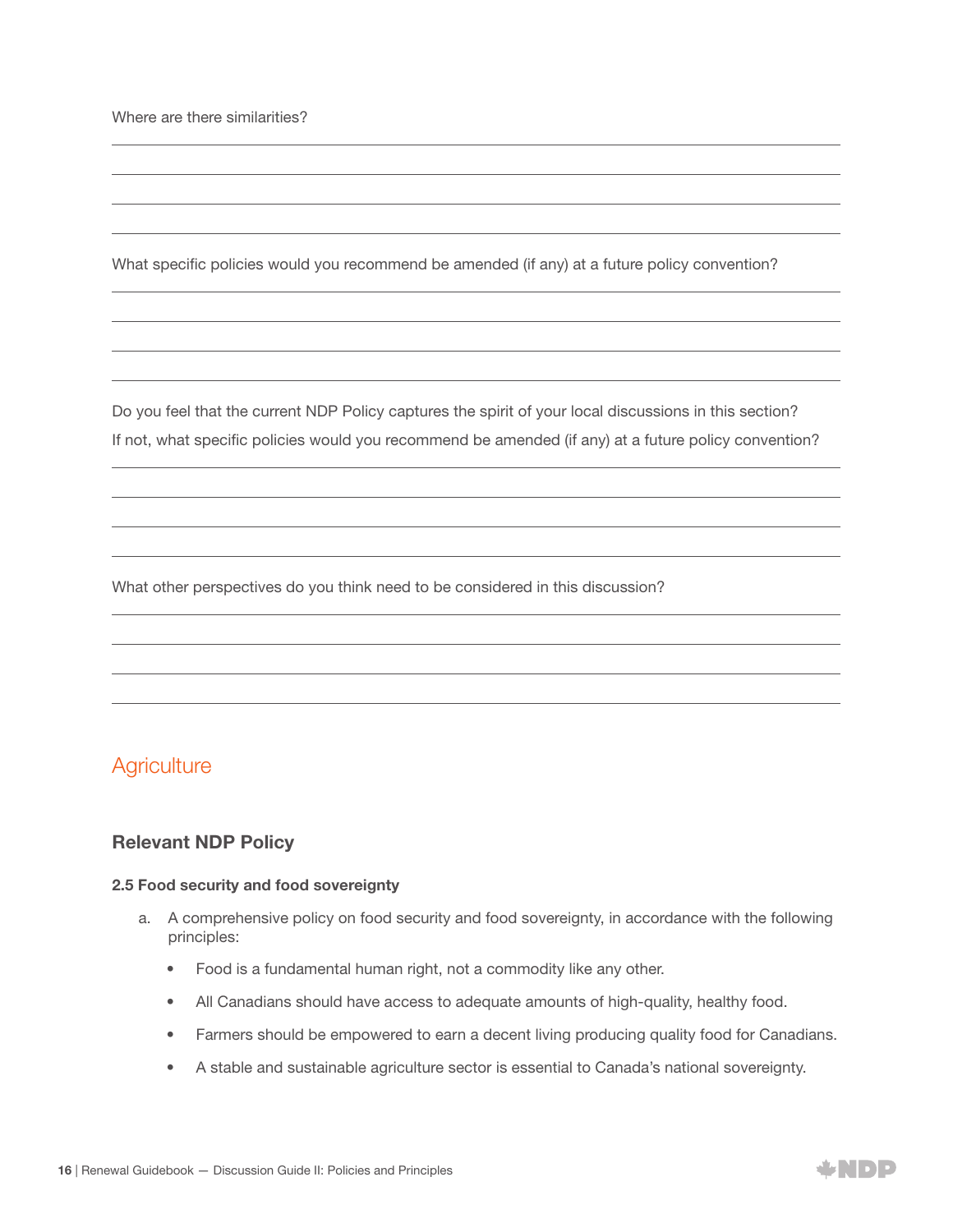- b. Strengthening our domestic markets and local economies as a way to reduce our dependence on imported food.
- c. Legislative initiatives that work to ensure the quality and safety of our food supply.

#### 1.9 Agriculture and fisheries

New Democrats believe in:

- a. Increasing support for the agricultural sector to produce quality products, ensuring long-term income for farmers, protecting small producers, promoting diversification, and ensuring fair prices for Canadian products internationally.
- b. Working with the provinces to provide easily accessible and cost-efficient business risk management programs for Canadian farmers.
- c. Encouraging young people to take up farming by providing enhanced skills training and mentorship programs, and ensuring that arable land is more widely available.
- d. Encouraging ecologically-sustainable practices by supporting organic practices and crop diversity, reducing the use of pesticides and herbicides, banning terminator seeds, improving the collection and disposal of waste materials, and conserving wooded buffer zones.
- e. Restoring the Canadian Wheat Board as the single desk marketer for wheat and barley.
- f. Improving grain transportation through the Canadian Wheat Board with the involvement of prairie farmers.
- g. Maintaining supply managed dairy, eggs, and poultry, and the farm incomes they support, ending the work-arounds to supply management by sub-products (diafilted milk) and ensuring that any new trade agreement upholds our successful system of supply management.
- h. Working to ensure that in any new trade agreement, our successful system of supply management is upheld.
- i. Reforming fishery regulation to protect small fish harvesters through co-management and community consultation to preserve stocks and ensure fairness in the allocation of licenses.
- j. Tough laws against foreign over-fishing and the strengthening of the Northwest Atlantic Fisheries Organization.
- k. Increasing research and development in aquaculture and fish farming to develop more sustainable practices.
- l. Developing a West Coast Wild Salmon renewal program.
- m. Supporting cooperatives as a model for producing, processing and marketing of agricultural and fishery products.

# *Leap* Document Proposal

"Moving to a far more localized and ecologically-based agricultural system would reduce reliance on fossil fuels, capture carbon in the soil, and absorb sudden shocks in the global supply – as well as produce healthier and more affordable food for everyone."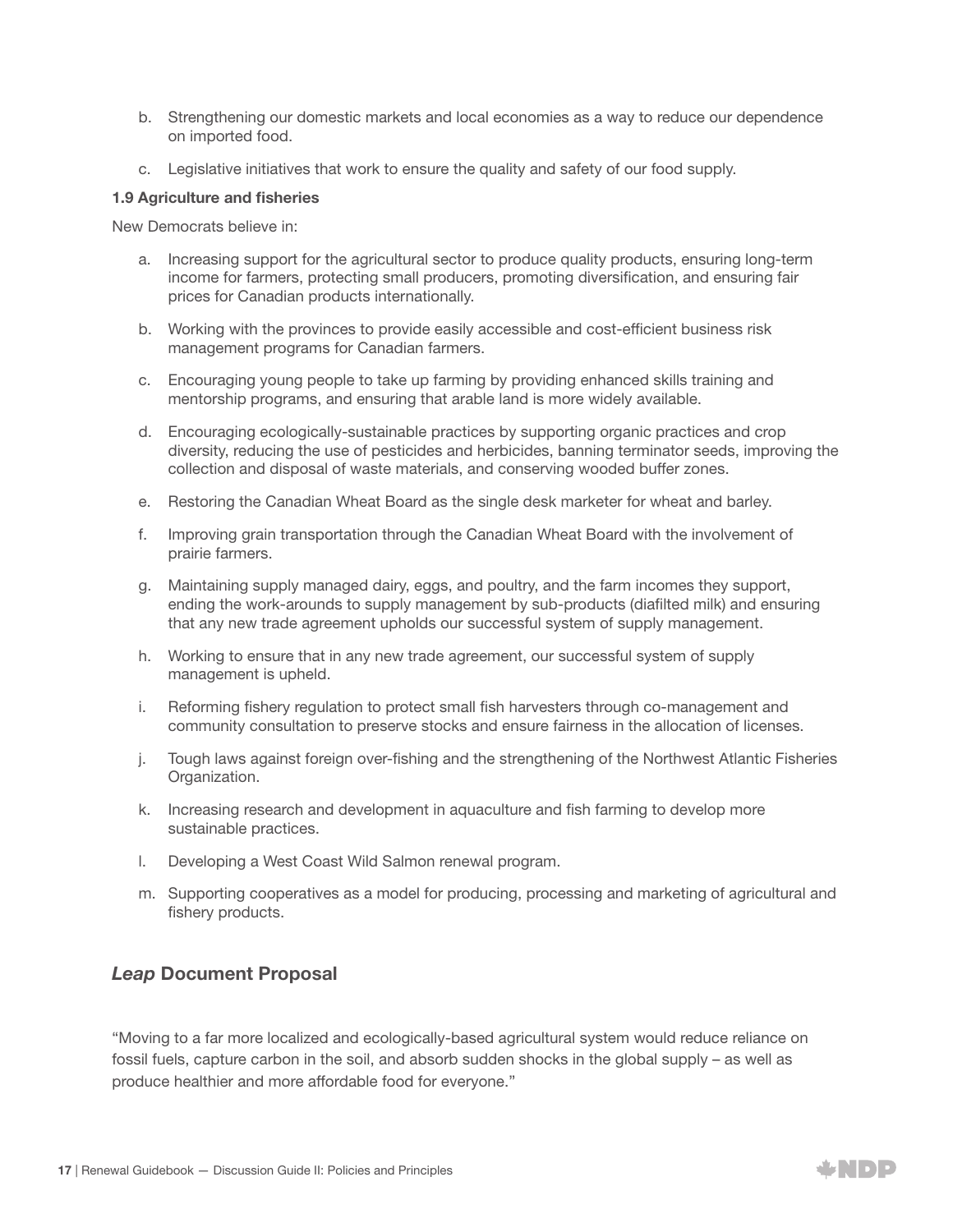# For this policy section

Where do the existing policies of the *Policy Book* and *Leap* differ?

Where are there similarities?

What specific policies would you recommend be amended (if any) at a future policy convention?

Do you feel that the current NDP Policy captures the spirit of your local discussions in this section? If not, what specific policies would you recommend be amended (if any) at a future policy convention?

What other perspectives do you think need to be considered in this discussion?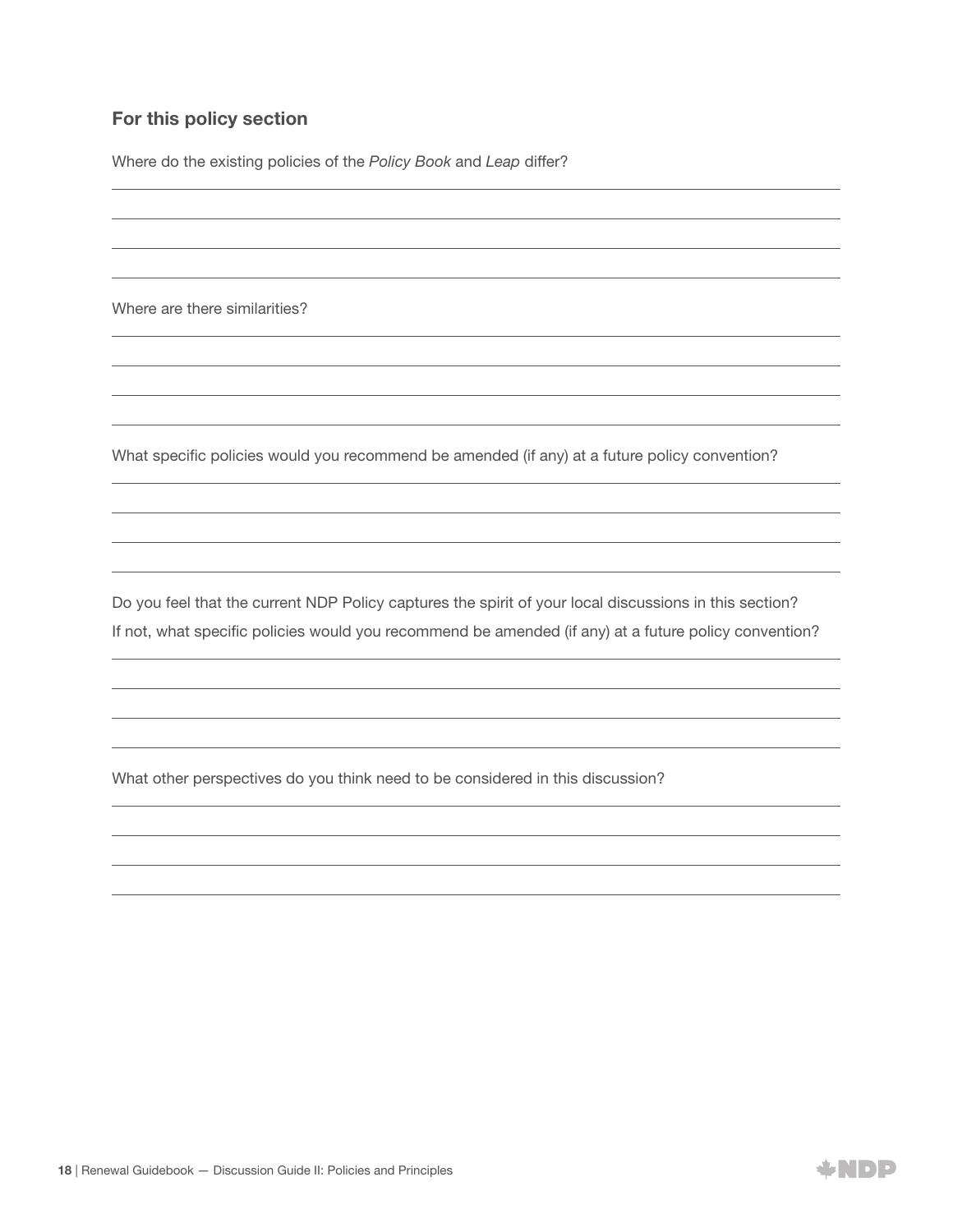# International Issues

# Relevant NDP Policy

### Section 4 Redefining Canada's Place in the world preamble:

One of the defining features of social democracy is solidarity with people around the globe – particularly with the poor and powerless, those facing persecution, and the victims of acts of genocide. New Democrats believe that support for human rights is the central value of an independent foreign policy.

New Democrats believe that Canada has an obligation to share its wealth with the world's most poor and vulnerable; that we must become a leader for food security, women's equality, ensuring environmental sustainability, and ending the AIDS pandemic. Fighting for fair trade includes enforceable standards on human and environmental rights in all agreements, and in all international trade bodies. Canadian companies operating overseas must also safeguard the rights of workers and local communities.

### 2.7 Showing green leadership to the world

- a. Taking leadership internationally to prevent environmental damage to the planet and implement environmentally sustainable practices worldwide.
- b. Adhering to international agreements to reverse climate change, including those with binding regulations.
- c. Demanding environmental standards in all trade agreements to which Canada is a signatory.

### 4.4 Rights of immigrants and refugees

- a. Promoting the reunification of families as the main priority of the Canadian immigration policy while respecting the diversity of family models according to the Charter of Rights and Freedoms.
- b. An annual immigration level of 1% of the population to meet workforce needs and family reunification requests.
- c. Eliminating application and landing fees.
- d. Providing language training in English or French as appropriate.
- e. Working with the provinces and territories to recognize foreign diploma and professional credentials.
- f. Reforming Immigration Canada procedures to eliminate arbitrariness in processing of requests and appeals.
- g. Ending the exploitation of temporary migrant workers.
- h. Simplifying the issuing of visitor visas for people coming to visit family members.
- i. Making international adoption simpler and quicker.
- j. Allowing Canadians a one-time opportunity to sponsor a relative who is not a member of the family class to come to Canada.
- k. Ensuring that tough laws against corrupt immigration consultants are enforced.
- l. Fast-tracking family class sponsorship from disaster areas.
- m. Eliminating the intake quota of parent and grandparent sponsorship applications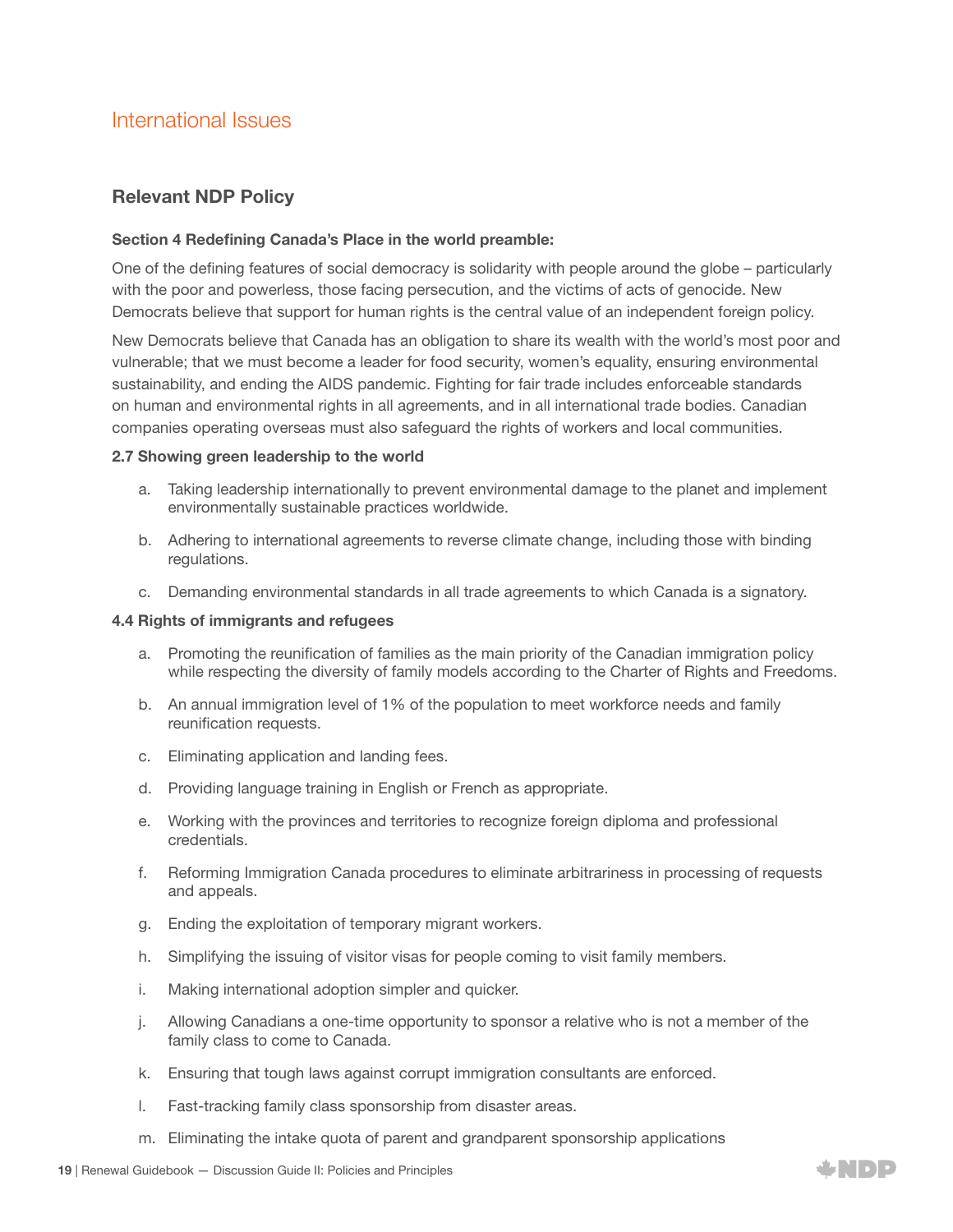### 4.5 Fair Trade

- a. Defending Canadians' economic interests, particularly in terms of foreign investment and takeovers.
- b. Promoting trade agreements that include enforceable standards for human, workers' and women's rights and environmental sustainability, and that protect public services.
- c. Subjecting all proposed international trade agreements and international treaties to a Parliamentary vote and ratification through the legislative process.
- d. Demanding more accountability and transparency in international trade organizations, such as the World Trade Organization (WTO).
- e. Renegotiating the North American Free Trade Agreement (NAFTA) to protect Canadian sovereignty, especially in investment and energy security.
- f. Regulating the flow of international capital and reducing financial speculation.
- g. Preserving the rights of municipal governments and provincial entities such as Hydro Quebec and Manitoba Hydro to include local content and other local economic development requirements as part of their procurement policy.
- h. Not negotiating investor-state dispute resolutions mechanisms into trade agreements.

### *Leap* Document Proposal

"We call for an end to all trade deals that interfere with our attempts to rebuild local economies, regulate corporations and stop damaging extractive projects. Rebalancing the scales of justice, we should ensure immigration status and full protection for all workers. Recognizing Canada's contributions to military conflicts and climate change — primary drivers of the global refugee crisis — we must welcome refugees and migrants seeking safety and a better life."

### For this policy section

Where do the existing policies of the *Policy Book* and *Leap* differ?

Where are there similarities?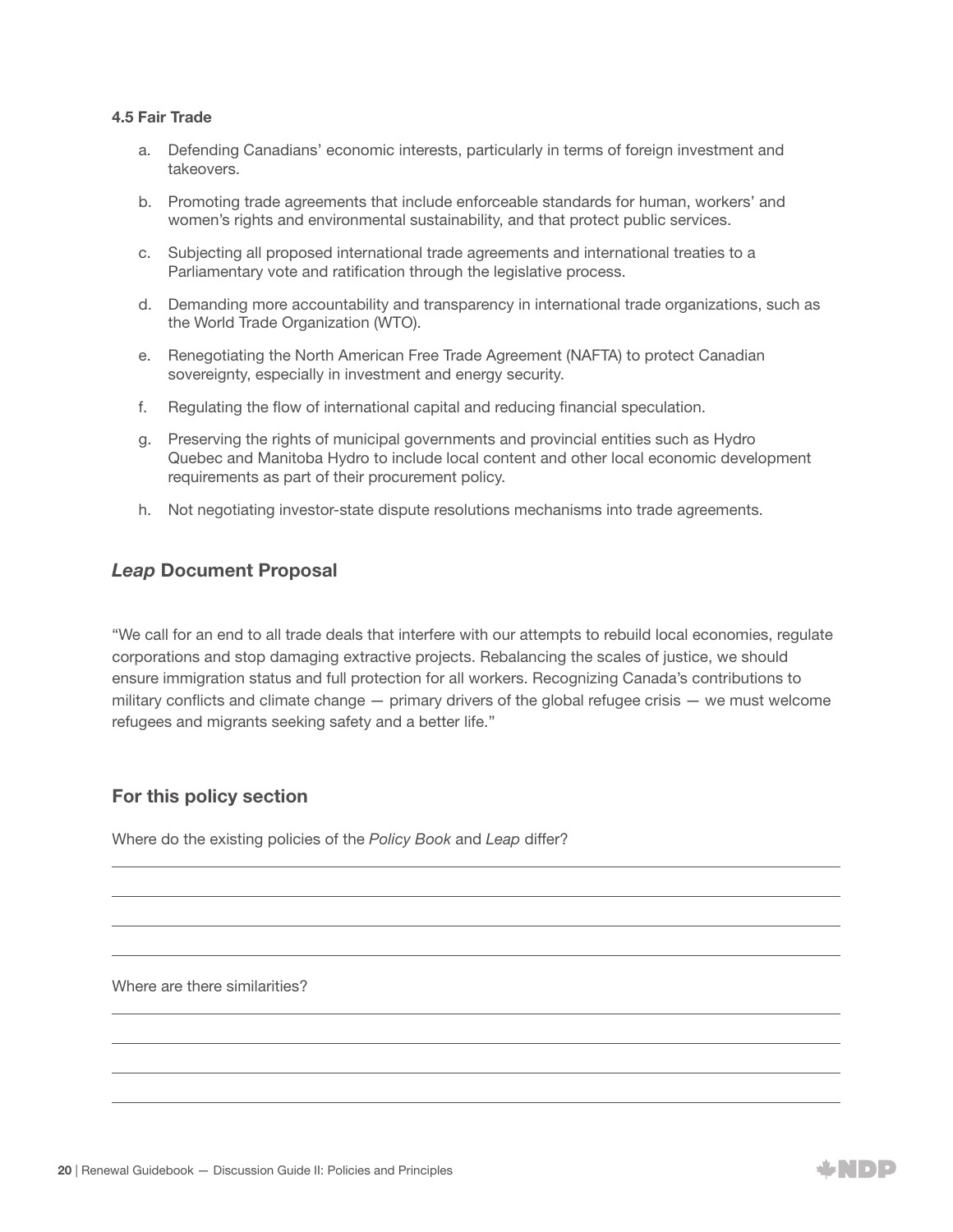What specific policies would you recommend be amended (if any) at a future policy convention?

Do you feel that the current NDP Policy captures the spirit of your local discussions in this section? If not, what specific policies would you recommend be amended (if any) at a future policy convention?

What other perspectives do you think need to be considered in this discussion?

# Social Investment

# Relevant NDP Policy

### Section 3: Investing in a Canada where no one is left behind preamble:

New Democrats strive to build a society in which every one of its members can reach their full potential. Such progress is judged by how society cares for and supports one another. That means protecting the vulnerable and ensuring that every citizen has access to high quality social programs.

That also means working to keep our communities secure, to ensure our children grow up in a world of mutual respect and safe neighbourhoods. It means taking effective measures when crimes are committed and violence threatens our quality of life.

Nowhere is the commitment to social justice stronger than in our support of public health care. Medicare is fundamental to the way Canada defines itself as a nation and New Democrats are proud to be its founder, its greatest defender and its tireless advocate for improvements.

Social democracy is the embodiment of caring for one another and a New Democrat government will ensure that all Canadians prosper and no one is left behind.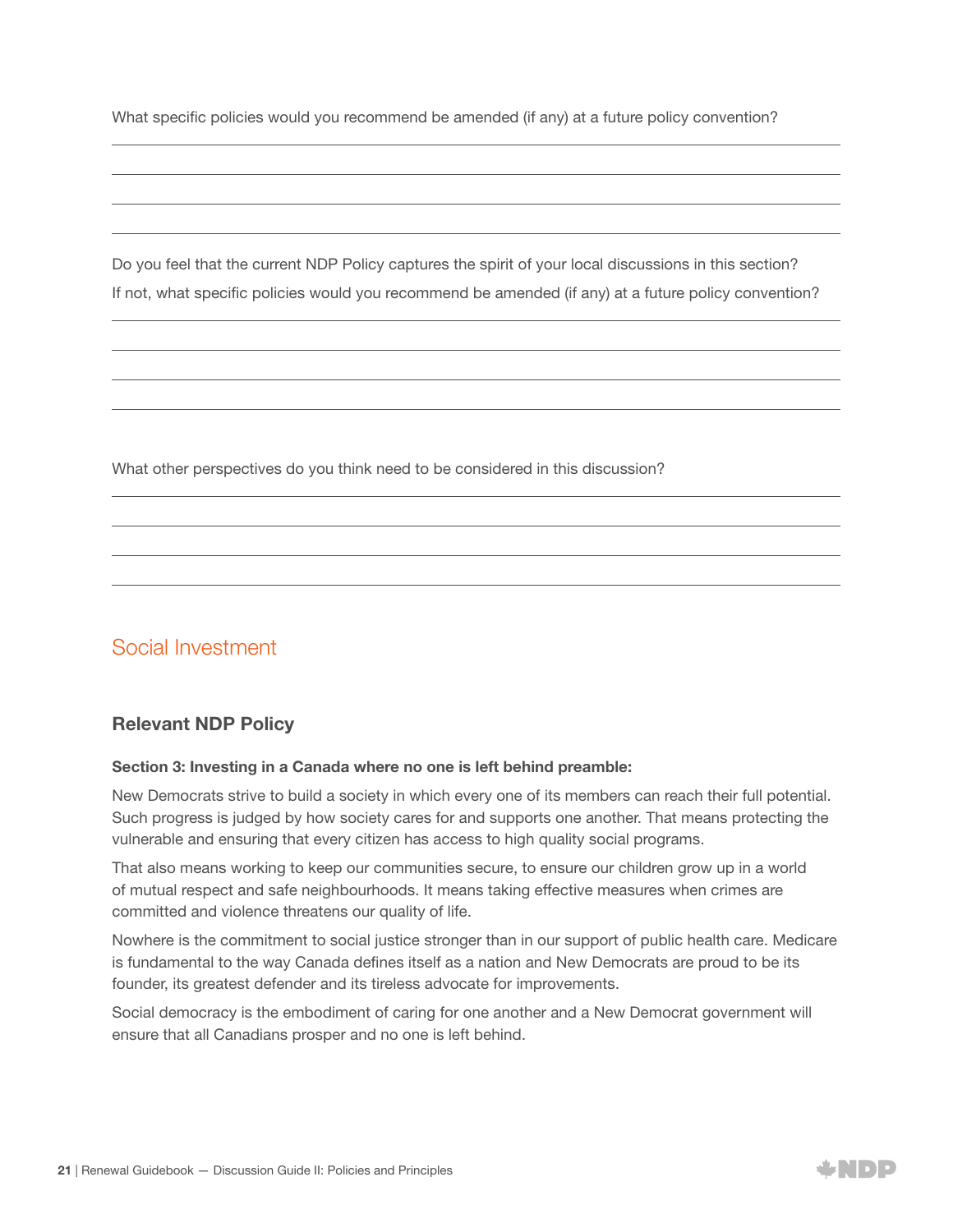#### 3.2 Post-secondary education and training

- a. The establishment of a Post-Secondary Education Act to guarantee stable funding, and protect principles of accessibility, quality, academic freedom, public administration and not-for-profit delivery.
- b. Increasing post-secondary education transfers to provinces and territories.
- c. Measures to halt further privatization of education.
- d. Reducing tuition fees by working in collaboration with provincial governments.
- e. Relieving student debt through needs-based grants, maintaining low interest rates for student loans, and simplifying student aid programs.
- f. Supporting literacy programs and adult education and training.

#### 3.3 Early childhood education

- a. Providing long-term, secure funding to provinces and territories for early childhood education and child care services.
- b. Ensuring federal funding provides high-quality, accessible, affordable, non-profit universal services.
- c. Establishing an enhanced and simplified child tax benefit.
- d. Expanding access to parental leave.
- e. Encouraging employers and employees to develop work-life balance policies.
- f. Establishing a law which will protect childcare by enshrining it in legislation, with a Canadian Early Childhood Learning and Care Act – to be a cornerstone of Canada, like the Canada Health Act.

#### 3.4 Fighting poverty

- a. Increasing the Canada Social Transfer to the provinces and territories to enhance welfare programs.
- b. Meeting Canada's objective to eliminate child poverty within ten years.
- c. Prohibiting discrimination based on poverty and economic position.
- d. Launching a national strategy to eliminate poverty in Canada, including:
	- A focus on the core priorities of income security, housing and social inclusion;
	- A clear definition and measurement of poverty;
	- Specific responses to urban and rural poverty;
	- An analytic framework which takes into account various factors that put some at greater risk of living in poverty, such as gender, Aboriginal status, child rearing and/or single parenthood, low wages, immigration or refugee status, low education, and/or prolonged illness and disability;
	- Leadership by the entire government, with health and income security ministers taking the lead;
	- The appointment of a Poverty Elimination Commissioner to monitor and hold the government accountable; and

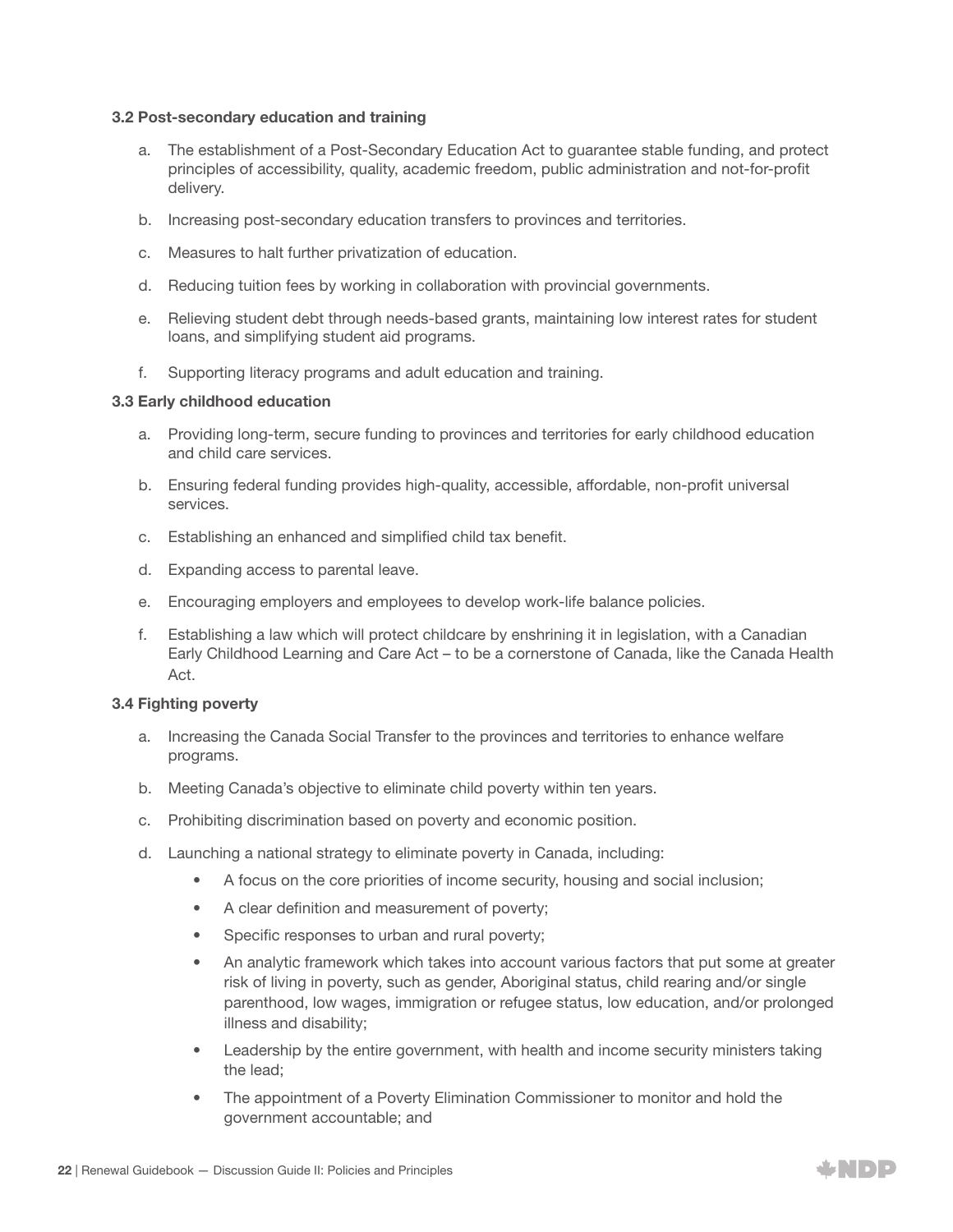• Ensuring that each province and territory has a fully portable designation for persons with disabilities.

### 6.8 Supporting Canadian creativity

- a. Supporting Canadian artists, culture workers, and entertainers.
- b. Ensuring long-term predictable funding for Canadian museums, the Canada Council for the Arts, and other cultural organizations.
- c. Improving incentives for Canadian film and television production through Telefilm Canada and the Canadian Television Fund.
- d. Ensuring that cultural support serves Canada's two official languages.
- e. Amending the mandate of the CRTC to protect and promote Canadian cultural enterprises.
- f. Providing artists with better opportunities to promote their work, in Canada and abroad.
- g. Improving copyright protection.

### *Leap* Document Proposal

"Shifting to an economy in balance with the earth's limits also means expanding the sectors of our economy that are already low carbon: caregiving, teaching, social work, the arts and public-interest media. Following on Quebec's lead, a national childcare program is long past due. All this work, much of it performed by women, is the glue that builds humane, resilient communities – and we will need our communities to be as strong as possible in the face of the rocky future we have already locked in.

Since so much of the labour of caretaking – whether of people or the planet – is currently unpaid, we call for a vigorous debate about the introduction of a universal basic annual income. Pioneered in Manitoba in the 1970's, this sturdy safety net could help ensure that no one is forced to take work that threatens their children's tomorrow, just to feed those children today.

We declare that "austerity" – which has systematically attacked low-carbon sectors like education and healthcare, while starving public transit and forcing reckless energy privatizations – is a fossilized form of thinking that has become a threat to life on earth."

### Platform 2015

- Create one million quality childcare spaces at no more than \$15 a day.
- Create 40,000 jobs, co-op placements and internships for youth.
- Reinstate the federal minimum wage and raising it to \$15 an hour.
- Eliminating CEO stock option loopholes, and reinvesting the money to eliminate child poverty.
- Increasing the Guaranteed Income Supplement to help lift 200,000 seniors out of poverty, and returning the retirement age from 67 to 65.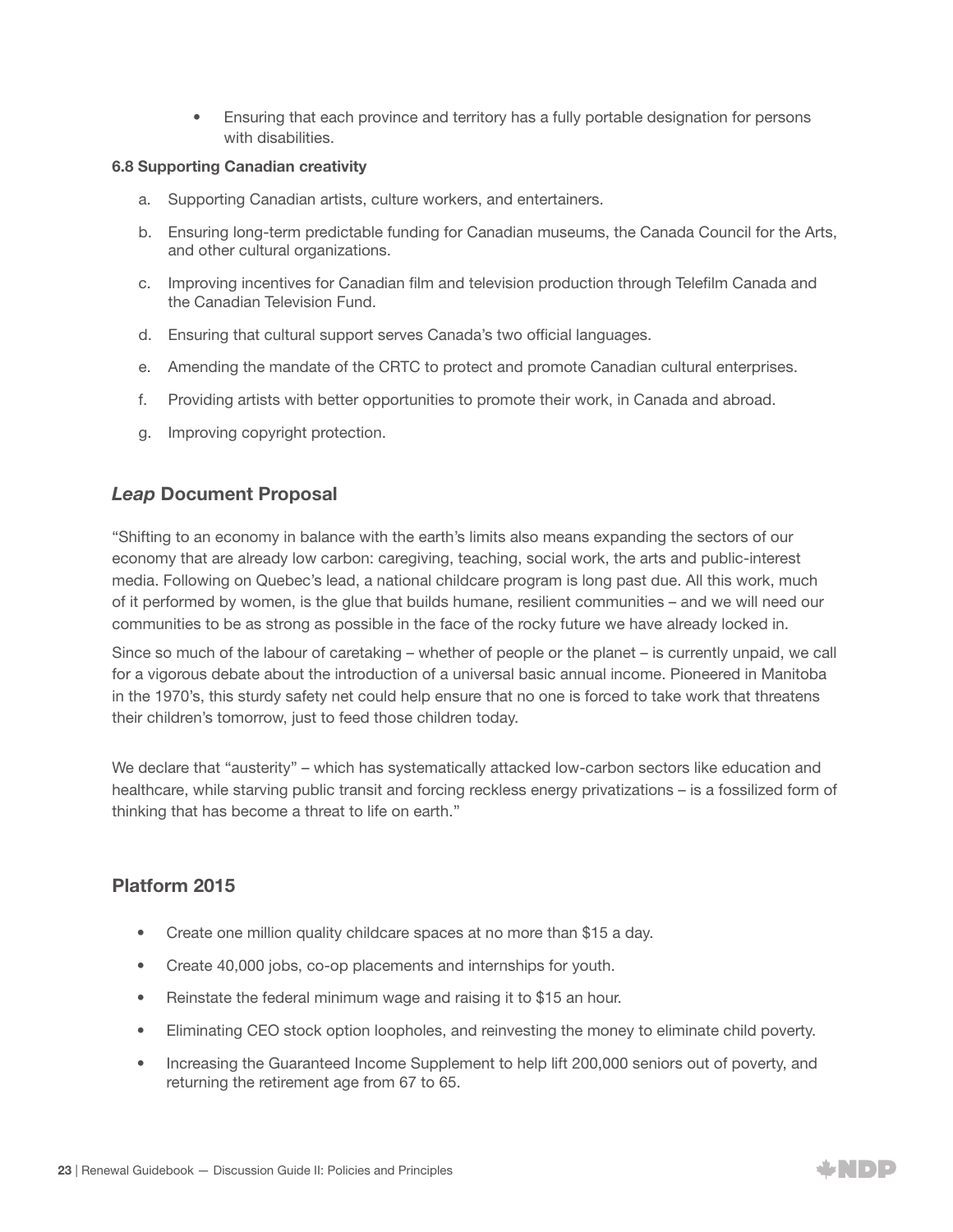- Restoring home mail delivery.
- Creating an action plan to end violence against women, increasing shelter funding and launching an inquiry into murdered and missing Indigenous women.
- Ensuring youth participation in sports with funding to support low-income and disadvantaged youth.

# For this policy section

Where do the existing policies of the *Policy Book* and *Leap* differ?

Where are there similarities?

What specific policies would you recommend be amended (if any) at a future policy convention?

Do you feel that the current NDP Policy captures the spirit of your local discussions in this section? If not, what specific policies would you recommend be amended (if any) at a future policy convention?

What other perspectives do you think need to be considered in this discussion?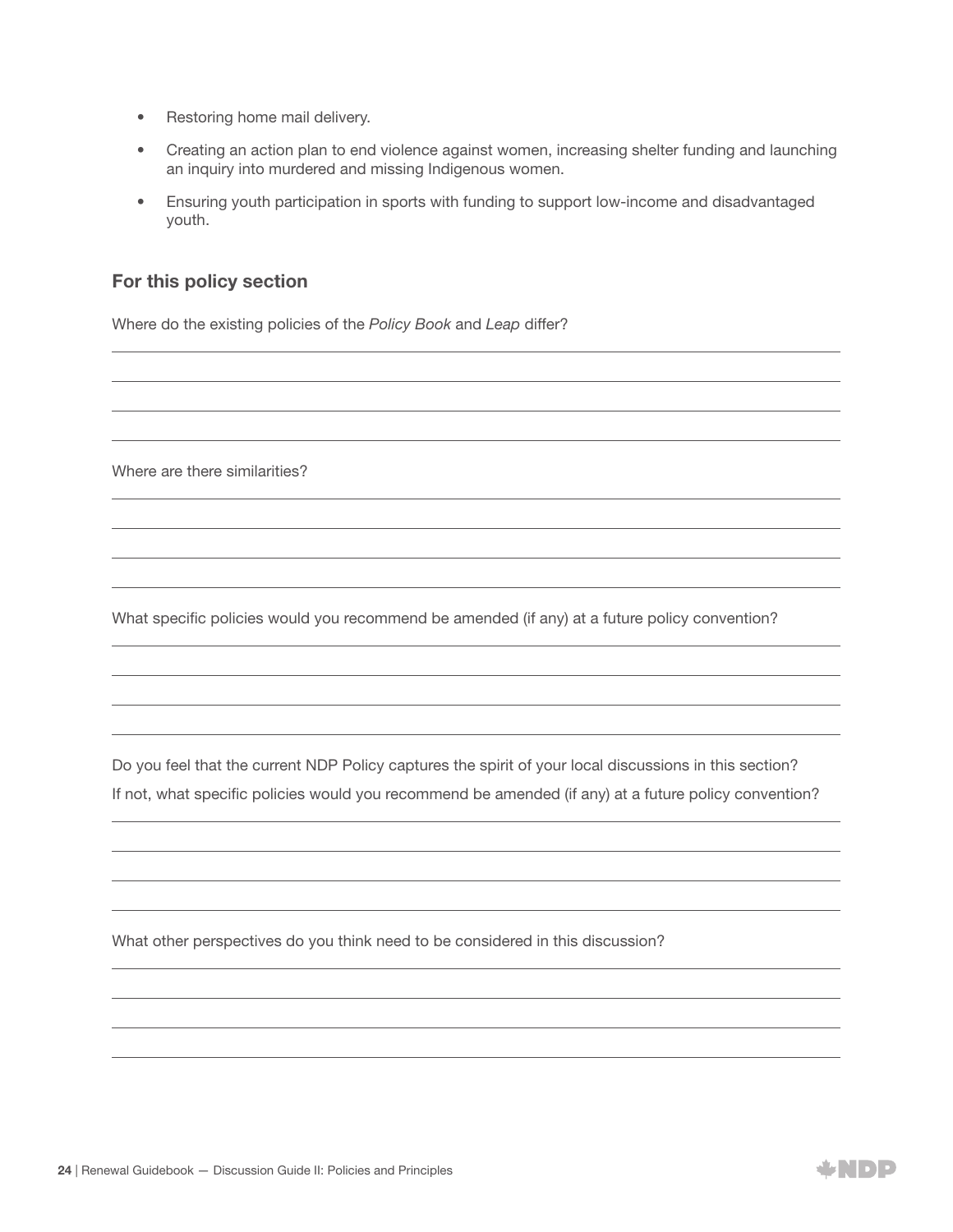# Revenue Generation

# Relevant NDP Policy

### 1.7 Progressive and fair taxation

- a. A progressive tax system.
- b. Taxing capital gains at the same rate as salaries or wages.
- c. Ensuring that large profitable corporations pay a fair share of taxes.
- d. Targeting tax reductions to help the middle class, working families, and the poor.
- e. Combatting tax shelters and money laundering.

### 2.3 Climate change

b. Creating a revenue-generating carbon market to ensure industry reduces greenhouse gas emissions to targets set by government.

### 2.4 Energy

d. Rescinding tax breaks and subsidies for fossil fuel industries, while protecting workers, communities, and the surrounding environment.

# *Leap* Document Proposal

"The money we need to pay for this great transformation is available — we just need the right policies to release it. Like an end to fossil fuel subsidies. Financial transaction taxes. Increased resource royalties. Higher income taxes on corporations and wealthy people. A progressive carbon tax. Cuts to military spending. All of these are based on a simple "polluter pays" principle and hold enormous promise."

# Platform 2015:

It's time to restore Canada's environmental credibility at home and around the world by putting a price on carbon, making polluters pay and taking meaningful steps to reduce carbon emissions.

Work with provinces and territories to develop a pan-Canadian cap-and-trade system that sets concrete emissions limits for Canada's major polluters.

The NDP initiative will recognize efforts already underway in provinces like British Columbia, Alberta, Ontario and Quebec, and will allow jurisdictions to opt out if their own carbon pricing plans meet or exceed federal standards.

### Redirecting the CEO stock option tax break in to poverty elimination.

The NDP will close the loopholes that allow CEOs to pay lower tax on their stock options – over 90% of of the value goes to those who make over \$250,000 per year. The NDP will redirect the \$500 million in savings from ending this unfair tax break into supports to combat poverty and help the working poor. This commitment will address situations where options are used primarily to avoid paying income tax, and will not impact options granted by early stage companies.

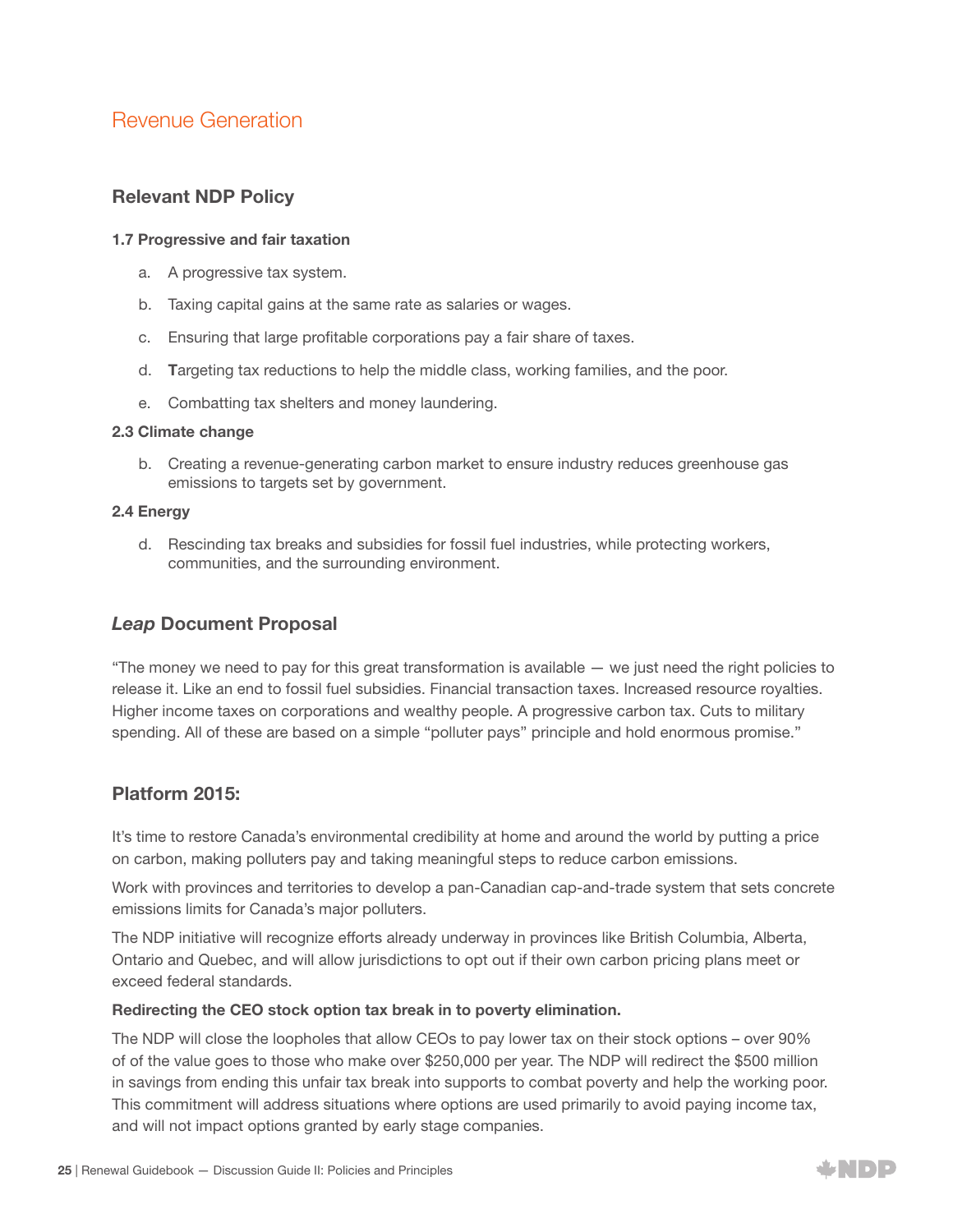### Cracking down on tax avoidance, tax evasion and the use of offshore tax havens.

The NDP will create a task force within government, including the Department of Justice and Canada Revenue Agency, to crack down on tax cheats. We will proceed with concrete steps to limit tax evasion and avoidance by passing legislation that will require corporations to demonstrate that a transaction has an economic purpose beyond reducing the amount of tax owed. We will also strengthen rules around transfer pricing.

### Asking profitable corporations to pay a little bit more to ensure we can deliver the programs and services Canadians need.

The corporate tax rate will increase from 15 to 17% on January 1, 2016, keeping the combined federal/ provincial rate well below the United States, and below the G7 average.

### For this policy section

Where do the existing policies of the *Policy Book* and *Leap* differ?

Where are there similarities?

What specific policies would you recommend be amended (if any) at a future policy convention?

Do you feel that the current NDP Policy captures the spirit of your local discussions in this section? If not, what specific policies would you recommend be amended (if any) at a future policy convention?